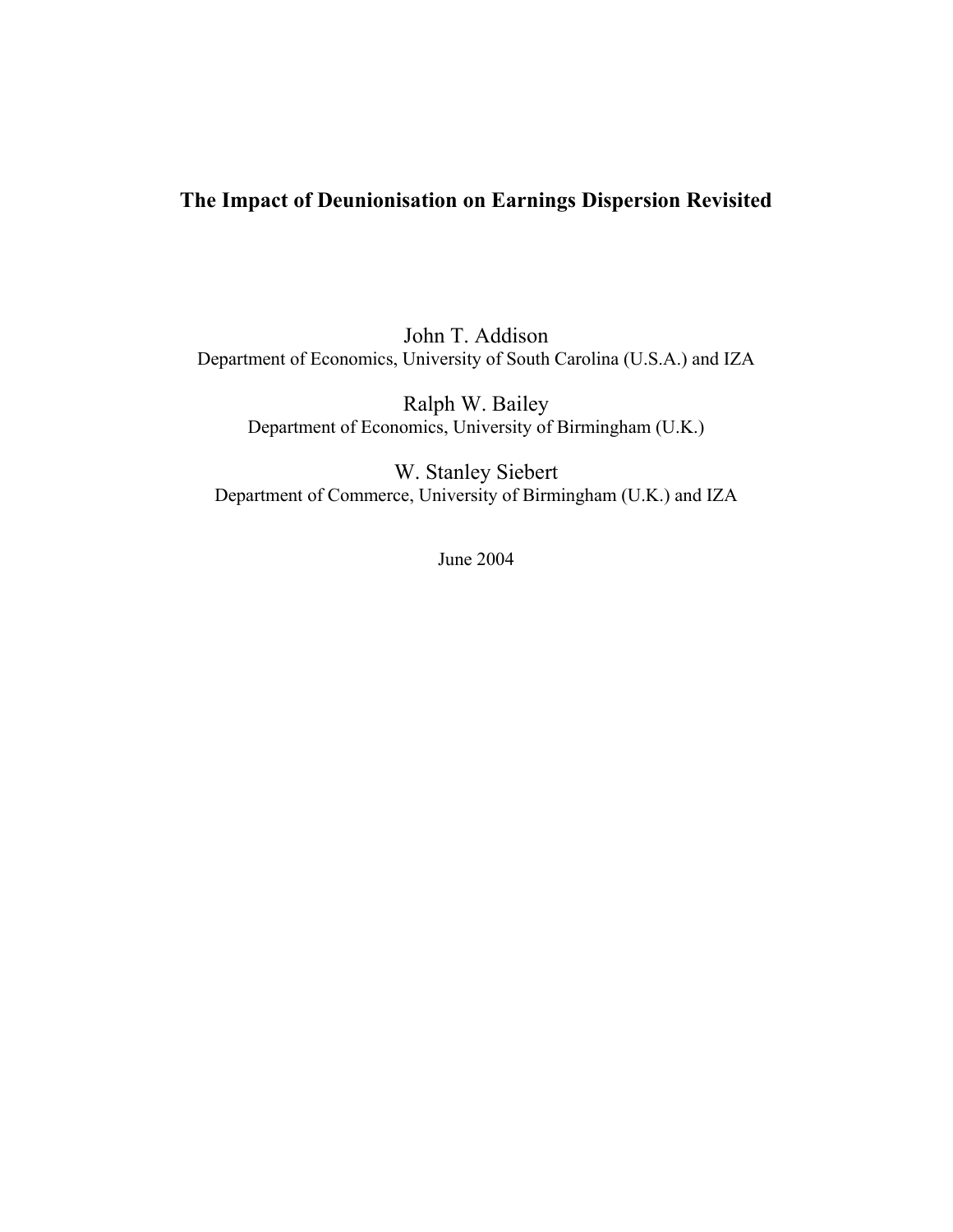# **ABSTRACT**

## **The Impact of Deunionisation on Earnings Dispersion Revisited**

This paper examines the effects of union change in Britain on changes in earnings dispersion 1983-1995. We investigate not only the decline in union density, but also the greater wage compression among unionised workers, as well as changes in union density across skill groups. For the private sector, we find that deunionisation accounts for little of the increase in earnings dispersion. What unions have lost on the swings (lower density), they have gained on the roundabouts (greater wage compression). But for the public sector we find strong effects, because unions are increasingly organising the more skilled. This change in the character of public sector unions means that they no longer reduce earnings variation nearly as much they once did.

JEL Classification: D3, J31, J51

Keywords: **deunionisation**, union structure, earnings dispersion, wage gap, variance gap, private/public sector

Corresponding author:

John T. Addison Department of Economics Moore School of Business University of South Carolina Columbia, S.C. 29208 U.S.A. Tel.: +1 803 777 4608 Fax: +1 803 777 6876 Email: ecceaddi@moore.sc.edu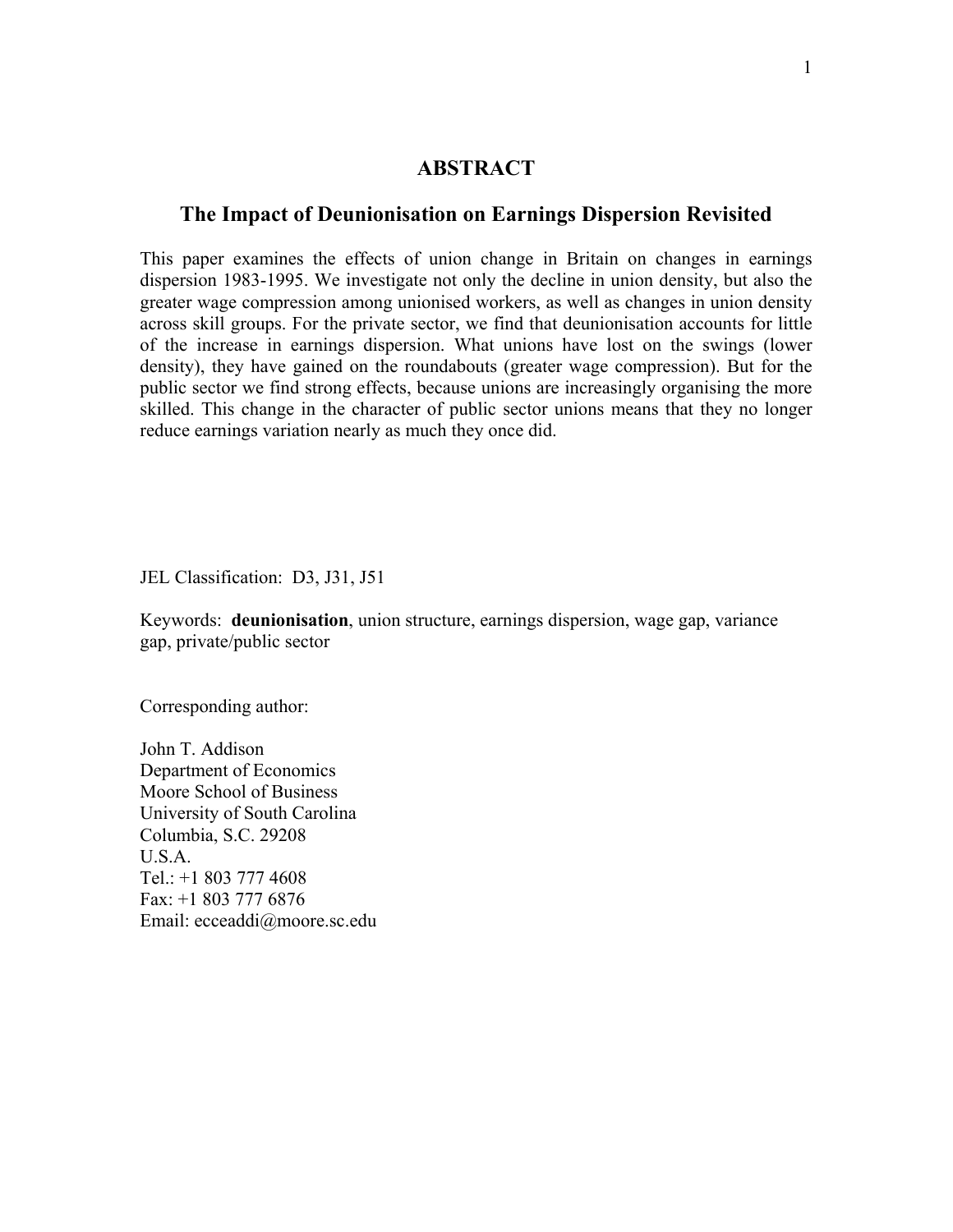#### **1. Introduction**

The British earnings distribution has widened considerably since Mrs Thatcher's sustained attack on the unions. The possibility of there being a connection between the two developments has been the subject of a fairly large literature. In this paper, we revisit the subject, using the general variance decomposition technique first put forward by Freeman (1980) and Metcalf (1982). We follow Card's (2001) modification of this approach to allow for changes in the "structure" of unionisation across the workforce; specifically, the greater decline in union density among the lower paid than the higher paid. Using this method, and allowing for changes in union wage and variance gaps, as well as union density, we show that the effect of deunionisation on earnings dispersion has on the whole been more modest than generally believed.

Certainly, casual inspection shows a striking association between movements in union density over time and changes in the earnings dispersion (see Leslie and Pu, 1996, Figure 4d). Emphasising this link, Schmitt (1995, p. 201) has calculated that the decline in union density could account for 21 per cent of the rise in the pay premium for a university degree and for 13 per cent of the increase in the non-manual differential, 1978- 88. Machin (1997, p. 653) obtains more dramatic results: comparing 1983 with 1991, he calculates that the male earnings variance would have been 40 per cent less had the 1983 levels of union coverage prevailed in 1991. Bell and Pitt (1998, pp. 520, 523) also conclude that deunionisation between the early 1980s and 1990s widened the male earnings distribution – in this case by about 20 per cent.

That said, not all research points the same way. Notably, in their recent analysis of the wage distribution of U.K. males, Gosling, Machin, and Meghir (2000, p. 661) do not even mention unions. Instead, they emphasise education: the way recent cohorts have improved their acquisition of education, as well as changes over time in the returns to education. Moreover, Card (2001) has pointed out that the equalising effects of unionism can be exaggerated if we do not allow for the fact that unionisation effects vary across the wage distribution. He shows that if the *structure* of unionisation changes, so that union density falls less over time for the higher paid – as has happened both in the U.S. and the U.K. (see below) – then estimates of the equalising tendency of unionisation can be reduced.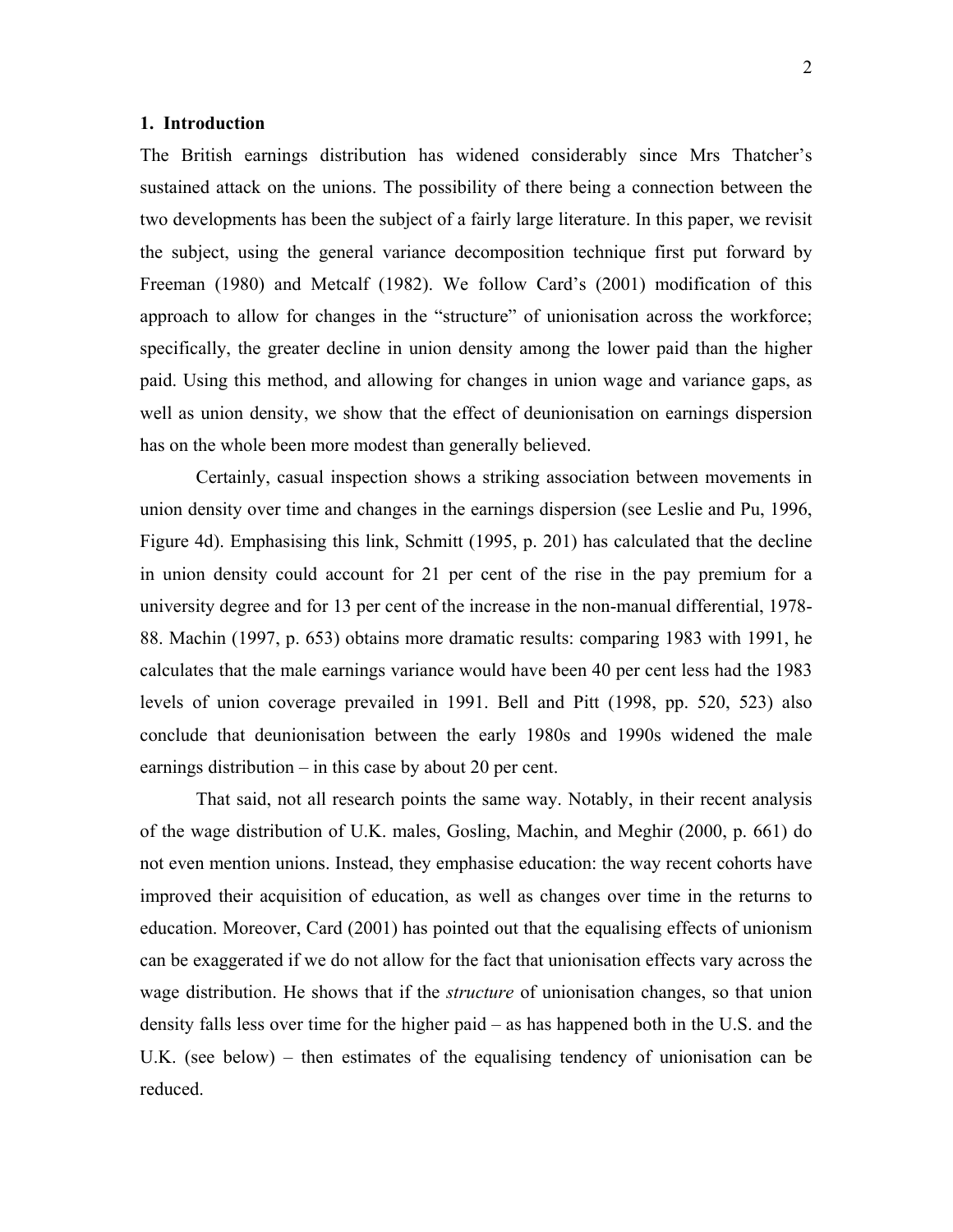The plan of the paper is as follows. In the next two sections we first describe the datasets used before reviewing the variance decomposition approach (and deriving some descriptive results on changes in unionisation over time). In the fourth section we give the results of the variance decomposition analysis. Then, in the fifth section, given the diverging trends of unionisation in the public and private sectors, we present some results for the two sectors separately. The final section provides a summary and conclusion.

#### 2. The Data<sup>[1](#page-3-0)</sup>

1

We require data on earnings, unionisation, and individual characteristics over the last two decades. The earliest dataset available is the 1983 General Household Survey (OPCS, 1986) dataset (see also Machin, 1997; Gosling, and Lemieux, 2001). 1983 is the only year in which the General Household Survey (GHS) included a union membership question, but this year is early enough to represent the "golden age" of unionism. For the later period, we use the Labour Force Survey (LFS), which has always asked a union question, but has only asked an income question since 1993. We choose the 1995 LFS (OPCS, 2000), because 1995 represents the nadir of the union movement's fortunes, and well precedes Labour's 1997 election victory. Most of the changes in unionisation and earnings dispersion had occurred by 1995, as shown in Figure 1 (see also Card, Lemieux, and Riddell, 2003), and we therefore concentrate on this period.

The two datasets are comparable, as can be seen from Figure 1. Figure 1 shows that the GHS measure of earnings inequality steadily increased from the late 1970s to the early 1990s, and the two surveys yield similar measures of inequality for 1995. While the measures are more divergent in 2000, both sources agree that the rise in inequality plateaued in the 1990s. Moreover, union status is measured by the same question in both surveys: 'Are you a member of a trade union or staff association'? As regards union coverage, however, which would arguably better address the issue of union impact on wages, the survey questions differ. In the GHS the question is: 'Is there a trade union or staff association where you work, which people in your type of job can join if they want

<span id="page-3-0"></span><sup>&</sup>lt;sup>1</sup> The original data creators, depositors or copyright holders, and the U.K. Data Archive bear no responsibility for our analysis and interpretation of the General Household Survey and the Labour Force Survey.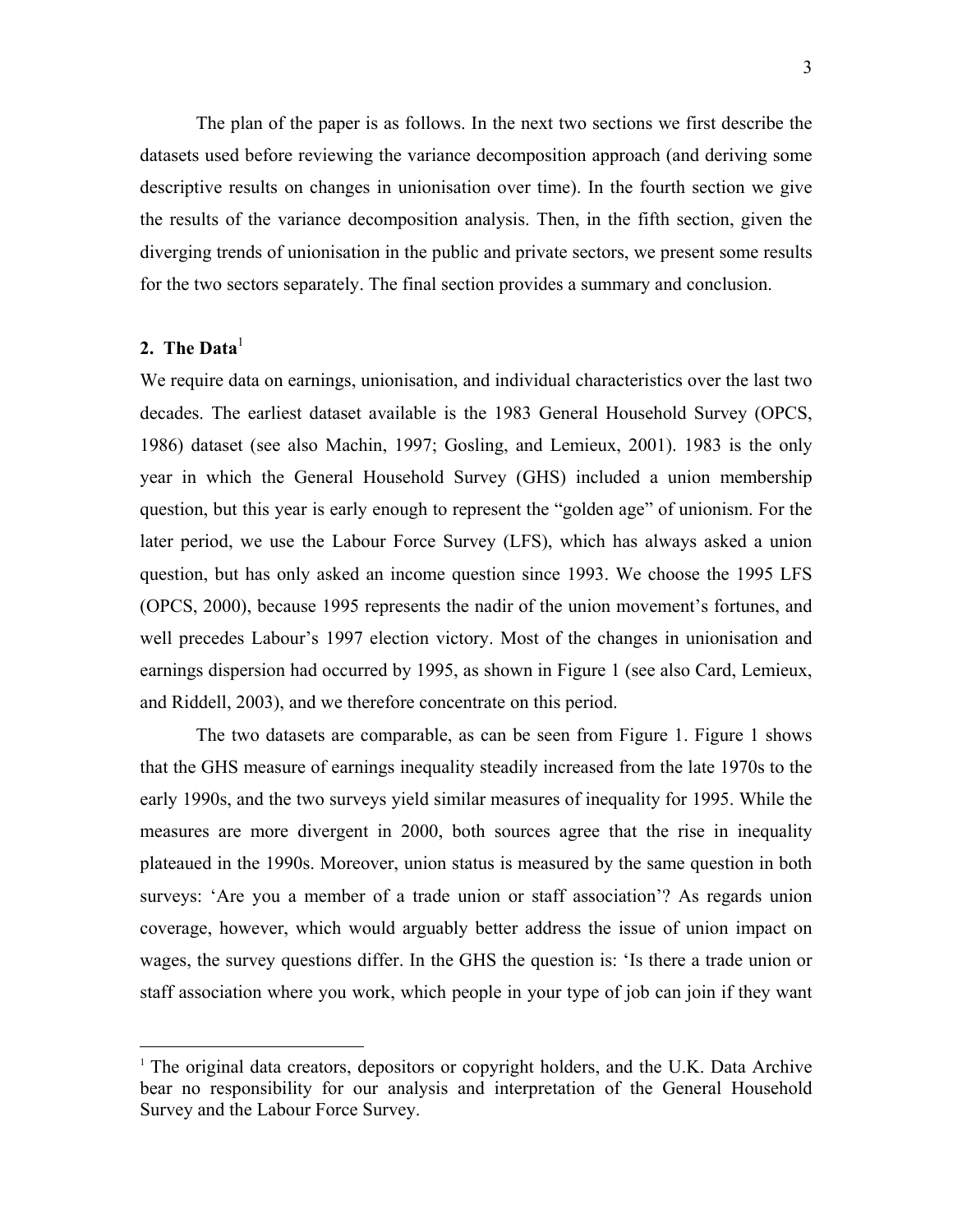to?' In the LFS the question is simply: 'At your place of work, are there unions, staff associations, or groups of unions?' Hence, as with most of the literature, we restrict the analysis to union membership alone.

#### (Figure 1 near here)

As regards the wage variable, we take several steps to ensure comparability. For both datasets, we restrict the sample to individuals aged 16-66 years, and not selfemployed. For both, we use the same hourly wage variable computed by dividing weekly earnings by usual hours. In addition, we convert the 1983 wage data to 1995 values using the retail price index. Finally, for both years we trim off observations with implausibly low or high wage rates, excluding hourly wages outside the £1 to £45 range.<sup>[2](#page-4-0)</sup>

#### **3. Accounting for the Impact of Deunionisation**

 $\overline{a}$ 

There are different ways to account for the impact of deunionisation on earnings dispersion. First, various counterfactuals are possible. Most researchers have followed Freeman (1980) in computing the impact of deunionisation by asking what earnings dispersion would be if union density had not declined. However, there are two other important dimensions of unionism: the union wage gap, and the variance gap (the difference in the variance of wages for union and non-union workers). It is worth considering counterfactual changes in these dimensions as well. Second, as noted above, we can allow for differences in union density across skill groups. Let us look at these points in turn.

Beginning with the basic two-sector formulation, average wages  $\overline{w}$  are

$$
\overline{w} = U \overline{w}^{u} + (1-U) \overline{w}^{n}, \qquad (1)
$$

where U is union density and the superscripts u and n refer to union and non-union respectively. This equation can be rewritten in terms of union "power", namely, union density multiplied by the union/non-union wage gap

$$
\overline{w} - \overline{w}^n = U\Delta_w,\tag{2}
$$

<span id="page-4-0"></span><sup>&</sup>lt;sup>2</sup> These adjustments have a minor effect. Our 1995 figure for aggregate union density is 33.1%, comparable with Brook's (2002, Table 1) figure of 32.3% for employees in Great Britain.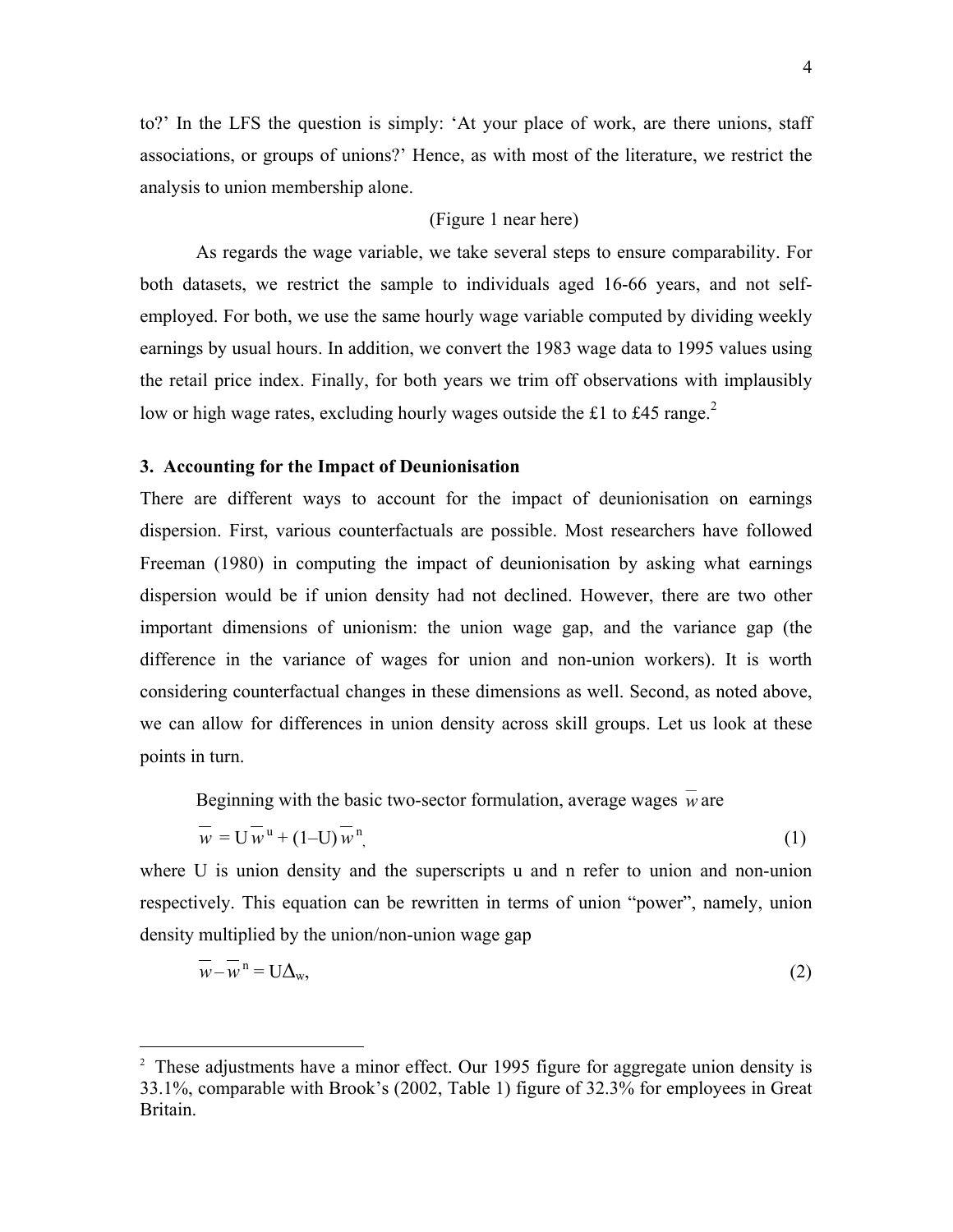where  $\Delta_w = \overline{w}^u - \overline{w}^n$  is the wage gap. This equation shows that the term  $U\Delta_w$  determines the extent to which average wages are pushed above non-union wages, hence our term union power. It is important to consider how union power differs across the skill groups, which we do below.

The impact of unionism on the variance of average wages is what we wish to assess. Equation (1) provides a framework for estimating this effect. According to this equation, the variance of wages can be expressed in terms of union density, and the union-non-union wage and variance gaps. Using Freeman's formula (1980, p. 19), the variance (V) is

$$
V = Vn + U\Delta_v + U(1-U)\Delta_w2,
$$
\n(3)

where  $\Delta_v = V^u - V^n$  is the union-non-union variance gap,  $V^u$  and  $V^n$  being the variance of wages in the union and non-union sectors, respectively. The impact of unionism is then  $D=V-V<sup>n</sup>$ , namely, the overall wage variance minus the (larger) wage variance that would prevail without unionism. As can be seen, the impact can be decomposed into a term involving the union variance gap,  $U\Delta_{V}$ , the so-called *'within-sector'* effect, which is generally negative since  $\Delta_{\rm v}$  is generally negative. The impact will also depend on the term  $U(1-U)\Delta_{w}$ , the '*between-sector*' effect, which is positive since unions widen wage dispersion due to the union wage gap. On net, the impact of unionism on the variance of average wages is generally negative, since the variance gap effect tends to outweigh the wage gap effect.<sup>[3](#page-5-0)</sup>

In assessing the impact of unionism on changes in wage variance over time – our focus here – we need to hypothesise what would have happened if unionism had taken a different path, that is, develop a counterfactual. Various approaches are possible. First, let us write an equation for the change in impact between time periods 0 and 1

$$
D_1 - D_0 = V_1 - V_0 - (V^n_1 - V^n_0) = U_1 \Delta_{1v} - U_0 \Delta_{0v} + U_1 (1 - U_1) \Delta_{1w}^2 - U_0 (1 - U_0) \Delta_{0w}^2, \tag{4}
$$

where the subscripts indicate the time periods. Card (2001) compares  $D_1$  with  $D_0$ . The counterfactual here is then the change in the non-union wage variance,  $V_{1}^{n}-V_{0}^{n}$ . For

1

<span id="page-5-0"></span><sup>&</sup>lt;sup>3</sup> Equation (3) will not hold exactly if we adjust the wage or variance gaps for differences in characteristics of union and non-union workers, as we sometimes do (Table 1 shows such an adjusted wage gap). Equation (3) is basically useful because it provides a foundation for specifying the union within- and between-sector effects.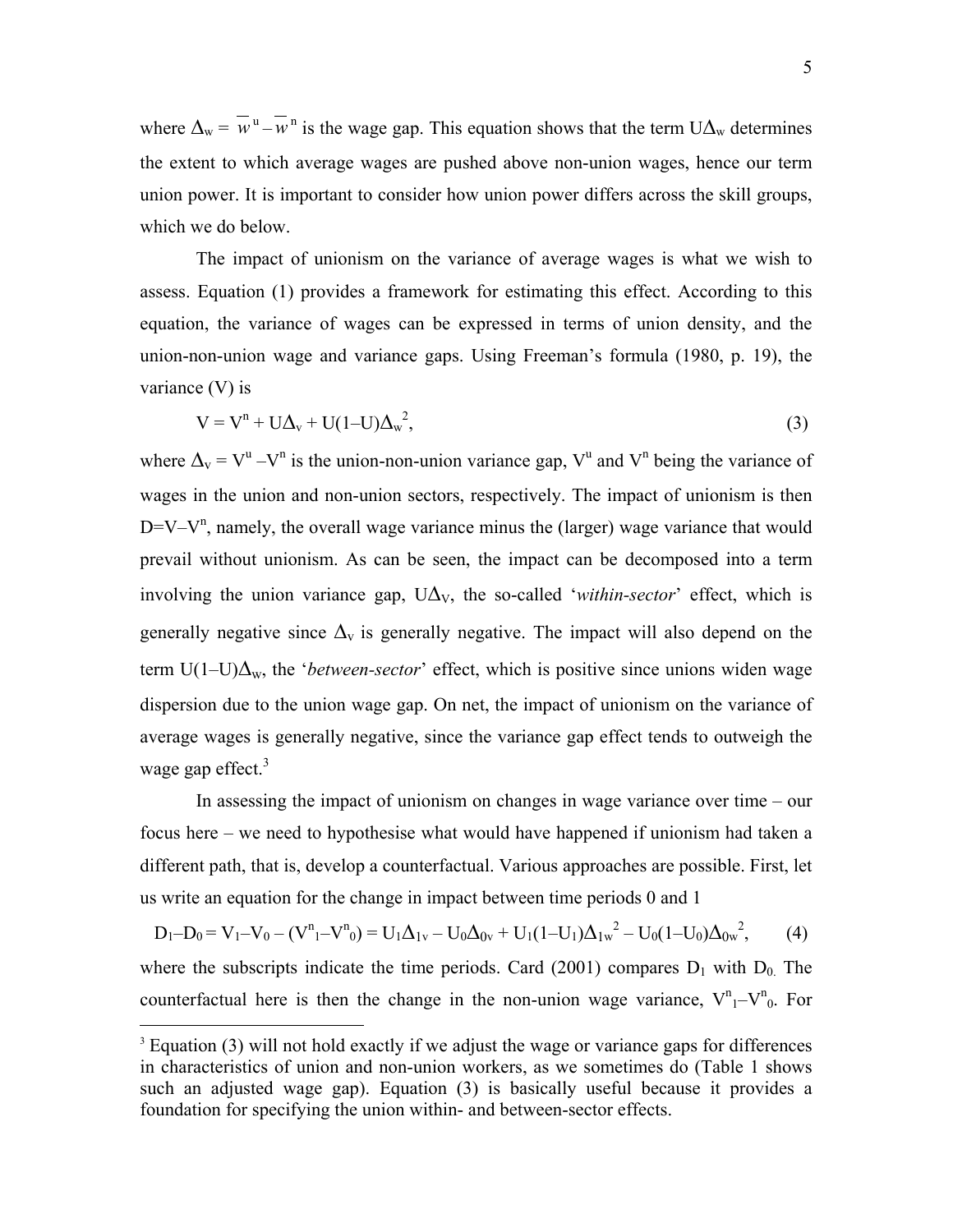example, if deunionisation is causing a decline in union impact on the wage variance, the (negative) impact of unionisation will be smaller in period 1 than period 0; that is, in absolute terms,  $D_1 < D_0$ . This condition requires the change in the overall wage variance to be greater than the change in the non-union wage variance, or  $V_1 - V_0 > V_{1}^n - V_{0}^n$ . Thus, changes in the non-union wage variance are meant to control for changes in the "other factors" which determine the overall wage variance. On this argument, the extent to which an increase, say, in overall wage variance is greater than an increase in the nonunion variance, measures the importance of reduced union power (i.e. lower density, and reduced wage and variance gaps).

But others (e.g. Freeman, 1991) compute a counterfactual union impact for period 1,  $D'$ <sub>1</sub>, based on union density in period 0,  $U_0$ . The union variance and wage gaps are held constant at their period 1 levels. The measure here is

$$
D_1 - D'_1 = (U_1 - U_0)\Delta_{1v} + (U_1 - U_0)(1 - U_1 - U_0)\Delta_{1w}^2.
$$
\n(5)

As can be seen, this measure weights the change in union density by period 1's variance gap,  $\Delta_{1v}$ , which is the main term given that the second term involves the near-zero factor,  $1-U_1-U_0$ . Thus,  $D_1 - D'_1$  shows the extent to which the union impact in period 1 would be increased if period 0's union density *alone* prevailed. However, ignoring changes in wage and variance gaps over time seems arbitrary to us. Variance gaps – which are also a measure of union power – have in fact increased over time in Britain, as we will see. Therefore, while we will report  $D_1 - D'_1$  values for some analyses, for comparative purposes we will generally rely on the  $D_1-D_0$  measure.

Let us now turn to the point that unionisation varies across skill groups. A way of showing this variation, following Card (2001), is to define skill groups using predicted earnings percentiles based on the non-union wage structure. We can then compare union densities across these skill groups.<sup>4</sup> We can also consider how union "power" (viz.

 $\overline{a}$ 

<span id="page-6-0"></span><sup>&</sup>lt;sup>4</sup> The prediction equation is based on Card's (2001, p. 303) specification, and includes years of education, dummies for race, marital status and (5) regions, linear, quadratic and cubed experience, and interactions of five levels of education with linear and quadratic experience. It is fitted to non-union workers only, and then used to assign union and nonunion workers into ten equally-sized groups.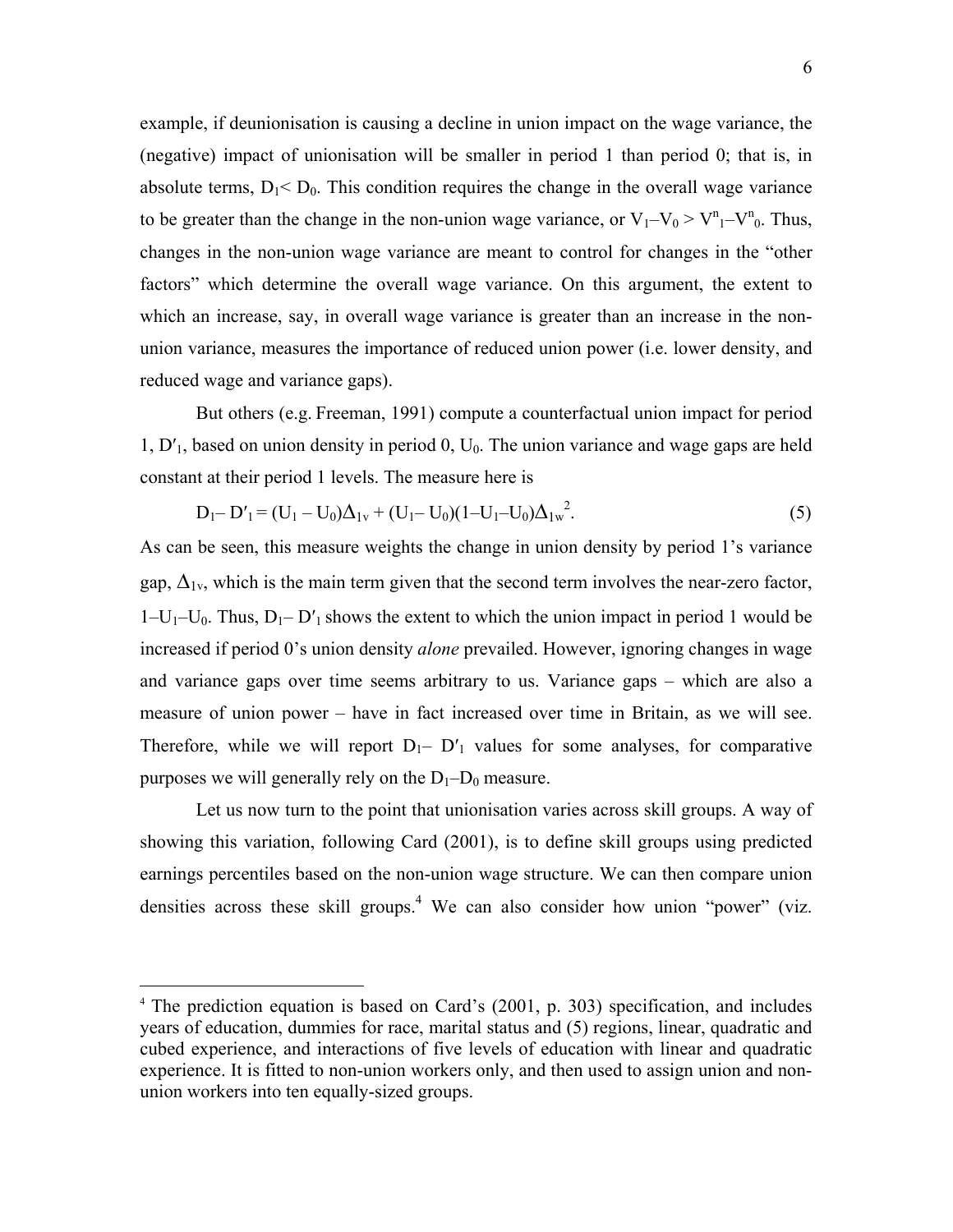density multiplied by the wage gap, noted earlier) varies across skill groups. The picture for males (females) is given in Figures 2a and 2b (Figures 3a and 3b).

#### (Figures 2a and 2b near here)

Figure 2a shows that, for males in 1983, union density was lowest among the least skilled (lowest decile), highest at the third decile and then somewhat lower for the more skilled. Corresponding data for 1995 data show density falling most among the least skilled, leaving the highest density at the top decile. The male union density measure thus suggests that unions help a labour "elite". However, the picture is different for union power. Figure 2b shows that union power was definitely greater both in 1983 and in 1995 for the least skilled. Nevertheless, it is evident that there has been a significant fall in union power among the less skilled in 1995. For females, the union density and union power graphs are more similar. Over time, both density and power have fallen among low skill groups, but have remained quite steady in the top three deciles. Thus, Figure 3b shows that, particularly in 1995, there is a positive covariance between union power and skill for women, so that unionisation appears to benefit an elite.<sup>5</sup>

## (Figures 3a and 3b near here)

Allowing for different union effects by skill category requires modification of equation (3). Card (2001, p. 298) shows that the formula becomes

 $\mathcal{L}_\text{max}$ 

 $\overline{a}$ 

$$
V = V^{n*} + \overline{U\Delta_V} + \overline{U(1-U)\Delta_w^2} + Var[U(c)\Delta_w(c)] + 2Cov[w^n(c), U(c)\Delta_w(c)].
$$
 (6)

 $V<sup>n</sup>$  is the non-union wage variance, namely, the variance that would result if all workers were paid according to the non-union wage structure. <sup>6</sup> U(c) is union density in the c

<span id="page-7-1"></span><sup>6</sup> V<sup>n</sup>\* will differ from V<sup>n</sup> in equation (3). V<sup>n</sup>\* =  $\overline{V_i^n}$  + var( $\overline{X_i^n}$ ), where  $\overline{V_i^n}$  = weighted average of wage variances of the c groups, and var $(X_i^n)$  = variance of wage averages of the c groups.  $\frac{1}{\sqrt{n}}$ *i*  $\overline{X_i^n}$ ), where  $\overline{V_i^n}$ *i*  $\frac{1}{\sqrt{n}}$ *i*

<span id="page-7-0"></span><sup>&</sup>lt;sup>5</sup> It is likely that union power is overstated for low-skilled workers, and understated for the high skilled. Card (2001, p. 300) finds that low-skilled union workers have higher unobserved skills than their non-union counterparts, and the opposite for high-skilled union workers. Hence the true wage (in efficiency units) for the low-skilled union worker will be lower than the observed wage, leading to an overstatement of union power here, with precisely the opposite result for the high skilled. We do not make an adjustment for this factor, but it should be kept in mind when assessing the extent to which union power is "pro-poor".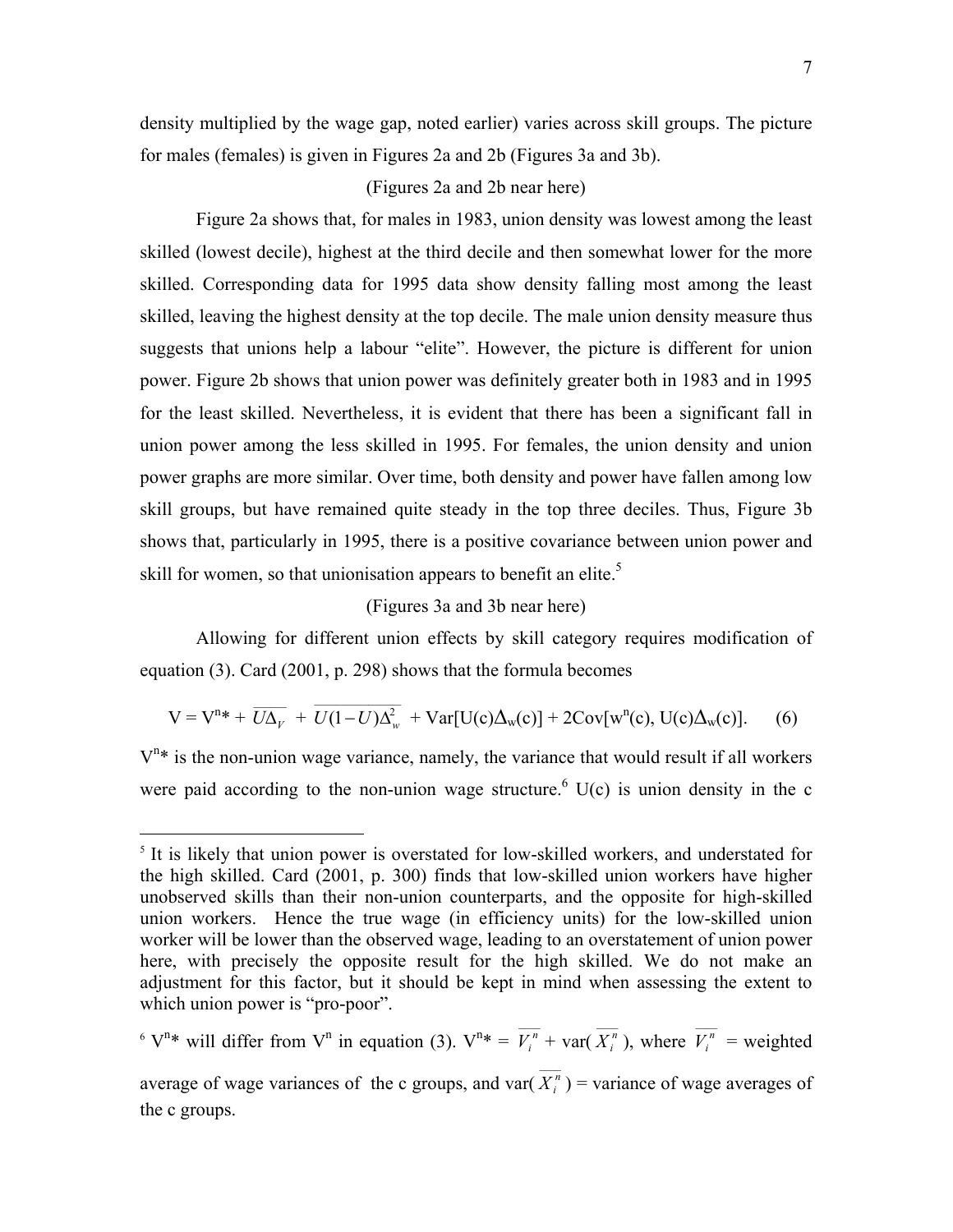groups,  $\Delta_{v}$  (c) are the variance gaps,  $\Delta_{w}(c)$  are the wage gaps, and w<sup>n</sup>(c) are the nonunion wage rates. The over-bar terms indicate averages over the c skill categories, and are analogous to the terms in equation (3). But the terms for variance and covariance between categories are new, and in practice we will find the covariance to be the most important. This covariance is precisely that between skill, w<sup>n</sup>, and union power, U $\Delta_w$ , which we have been discussing above in connection with Figures 2b and 3b. A negative covariance term will indicate that unions are more helpful to the least skilled, and this will pull the overall wage variance,  $V(c)$ , below the variance prevailing without unions,  $V^{n*}$ . A positive covariance term indicates the opposite.

Over time, as Figures 2b and 3b have made clear, union power in the cases of both men and women has been shifting towards more skilled workers (the covariance term in equation (6) is becoming less negative). This factor will have offset the equalising tendency of unions brought about, in particular, by the variance gap. We now consider the size of these effects.

## **4. Findings**

1

### The Economy As a Whole

Table 1 contains panels for 1983 and 1995 that show how the overall variance in log wages has increased over the period. For men the increase has been 86 log points (from  $0.223$  to  $0.309$ ), and for women it has been 70 log points (from  $0.192$  to  $0.262$ ). These large increases are what we are concerned to explain. Notice that the increase in wage variance for non-union workers has been smaller: 69 points for men (0.289 to 0.358), and 44 points for women (0.197 to 0.241). Thus, forces operating on the nonunion sector alone cannot explain the increase in overall wage variance, suggesting a role for deunionisation. The table also shows that the union wage variance is lower than the non-union, thereby pointing to the equalising effect of greater unionisation.<sup>[7](#page-8-0)</sup> Interestingly, it can also be seen that while both the union and non-union wage variances

<span id="page-8-0"></span><sup>7</sup> Union wage variance remains much lower than the non-union variance when we standardise for differences in the characteristics of union and non-union workers. The variance of residuals from a wage regression for union workers is also lower than that for non-union workers.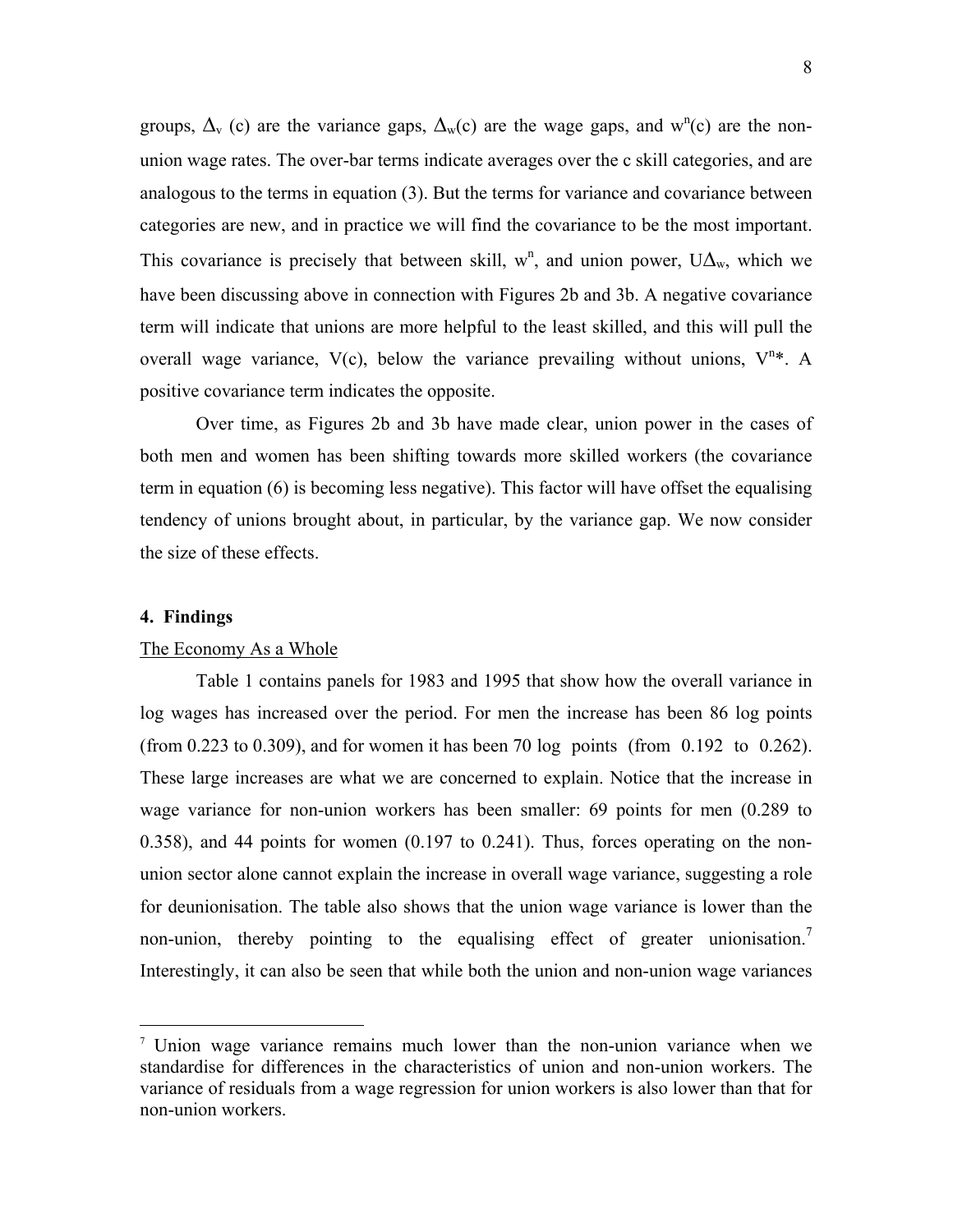have risen over time, the union variance for men remains much smaller than the nonunion: the variance gap has increased. In other words, even though they are less extensive than heretofore, male unions can still strongly "standardise" their members' wages.

## (Table 1 near here)

Table 1 also contains information on the wage gap, both unadjusted and adjusted for a set of conventional human capital variables.<sup>[8](#page-9-0)</sup> The unadjusted wage gaps are always larger than the adjusted gaps because union workers have higher skills than their nonunion counterparts. However, the difference between adjusted and unadjusted wage gaps grows between 1983 and 1995, reflecting the increased unionisation of high skill groups in 1995. For men, the adjusted wage gap falls over time as well, reflecting reduced union power on this dimension (but we must remember that male unions can still standardise members' wages). By contrast, female unions still seem to retain the power to bring about a wide wage gap (0.205 in 1995), but not so strongly to standardise their members' wages.

## (Table 2 near here)

We now estimate basic union effects on wage dispersion, using equation (3). The results are given in Table 2. Taking males in 1983, for example, the within-sector effect is  $U\Delta_V$  = -0.078, which is negative because the variance gap is negative. The betweensector effect is U(1-U) $\Delta w^2$  = 0.006 which is positive, following the wage gap, but bound to be small since the wage gap term is squared. The total effect is -0.072. This figure represents a sizeable contribution – about one-third – to reducing male wage variance in 1983 (0.223 from Table 1). In 1995, the impact is smaller, -0.055, or about one-sixth of the male wage variance (0.309 from Table 1). Taking changes over time, as in equation (4), male deunionisation contributes to a rise in wage variance of 0.017, which is 19.8 per cent of the overall increase. As for women, we see that in 1983 unionism is weakly egalitarian, reducing wage variance by -0.012. By 1995, however, women's unionism actually *widens* the wage variance by 0.004. Over time, then, the impact of

1

<span id="page-9-0"></span><sup>&</sup>lt;sup>8</sup> The adjusted union wage gap is the union coefficient from a regression controlling for years of education, years of experience (plus experience squared and cubed), and dummies for non-white, marital status, and 5 regions. As will be seen, this two-sector wage gap does not play a major role in later calculations, and so we do not refine it.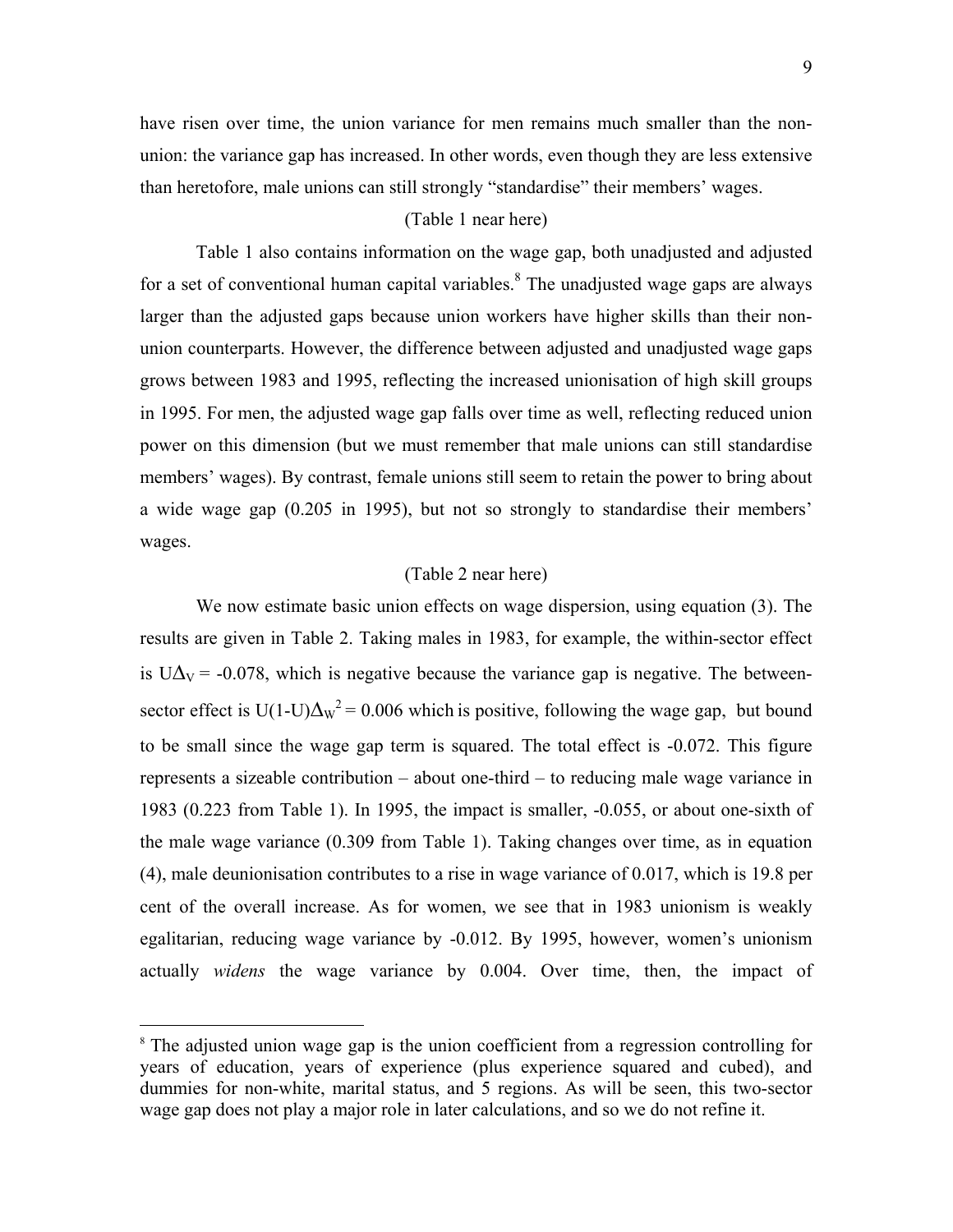deunionisation for women is similar – namely, 22.9 per cent – but is achieved by a different route.

The last row of Table 2 shows the different estimates for deunionisation that are arrived at when we use the counterfactual of equation (5). It will be recalled that here we estimating what the 1995 wage variance would have been had the 1983 level of union density prevailed, taking as given the 1995 union wage and variance gaps. Using this method, deunionisation contributes 34.3 per cent to the widening in the male wage variance, but only 2.4 per cent in the case of females. However, as we have also noted, this method ignores changes in wage and variance gaps.

The next step is to allow for differences in union structure (i.e. in coverage and in wage and variance gaps) across skill groups, where the latter are defined using Card's (2001) predicted earnings deciles. We have already seen (from Figure 2b) how union power, for men, although tending to be pro-poor, has become less so with the passage of time. And the trend is the same for women (Figure 3b). Table 3 now quantifies the impact of these trends.

#### (Table 3 near here)

The estimates in Table 3 serve to reduce the impact of deunionisation on wage dispersion for men, although not for women. Looking first at men, unions reduce overall wage variance in both years: by -0.041 in 1983 and by -0.042 in 1995. However, as can be seen, the reduction is as great in 1995, which implies that deunionisation cannot be a factor in the widening male wage variance. To put this finding another way: the counterfactual variance of wages if all were paid according to the non-union wage structure,  $V^{n*}$ , has increased by 0.087, which is as much as the increase in the overall wage variance, 0.086. Since the male non-union wage variance has increased so much, there is little room for a deunionisation effect.

The main factor behind the strong variance-reducing effect of unions for men in 1995 is the larger variance gap term:  $\overline{U\Delta_V}$  = -0.033 in 1995 compared with -0.024 in 1983 (see the lower panel of the table). In other words, unions standardise their members' pay more in 1995 than 1983. This factor counteracts the tendency for union power to become less pro-poor, as shown by the diminution of the covariance term (see also the significant flattening of the union power line in Figure 2b). On the other hand, the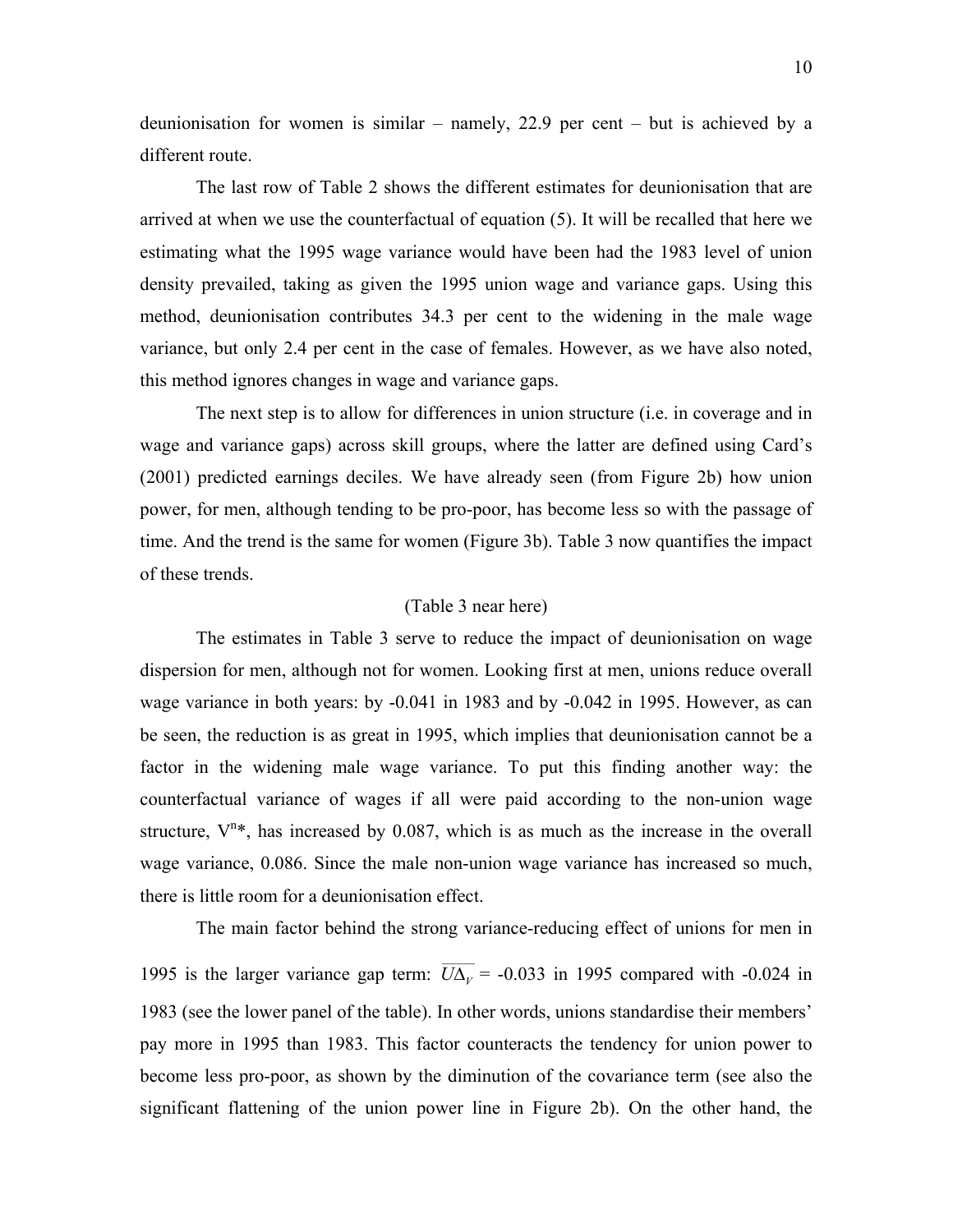adjusted and simple estimates are similar for women. The dispersion-reducing effect of unions is estimated to be much larger in 1983 (at -0.015) than in 1995 (0.001). For women, union power has tended over time to become less egalitarian (see also Figure 3b)[.9](#page-11-0) Consequently, the change in the *character* of women's unionisation appears to play a considerable role in the widening of women's wage variance.

These results differ from the received wisdom. In particular, it seems that the increase in wage dispersion for men can hardly be attributed to deunionisation. What unions have lost on the swings (less power among the unskilled) they have gained on the roundabouts (more wage compression for their members). It is true that deunionisation still seems to have a role to play in explaining increased wage dispersion among women. Nevertheless, we conclude that the equalising effects of unions are less than might be thought. Let us now consider whether distinguishing between the public and private sectors upsets this conclusion.

#### Public-Private Sector Comparisons of Unionism

 $\overline{a}$ 

It is interesting to assess the impact of deunionisation on wage inequality in the public and private sectors separately, since union trends have been so different. As can be seen from Tables 4a and 4b, public sector union density in 1995 is 78 to 86 per cent of its 1983 value. Indeed, some public sector groups such as women with further or higher education, have even maintained or increased in union density reflecting the rise in unionism among teachers and nurses. However, private sector density has declined considerably. In particular, the 1995 value for women (men) reaches only 57 (69) per cent of the 1983 value.

# (Tables 4a and 4b near here)

At the same time, the private and public sectors are similar in that the more educated categories have maintained their union density better than less educated groups.

<span id="page-11-0"></span><sup>&</sup>lt;sup>9</sup> We have the counterintuitive result for women that their average variance gap within skill groups,  $\overline{\Delta_v}$ , is larger than the variance gap for the labour force as a whole,  $\Delta_v$ . In 1995, for example,  $\overline{\Delta_v}$  = -0.06 (bottom panel, Table 3), yet  $\Delta_v$ =-0.015 (Table 2). The reason is that  $\Delta_{\rm v}$  depends upon the distribution of union density across skill groups, as well as variance gaps within groups. The fact that most female union members are in the high skill groups, coupled with the fact that variance gaps are small for some of these groups drives  $\Delta_{\rm v}$  down to –0.015. V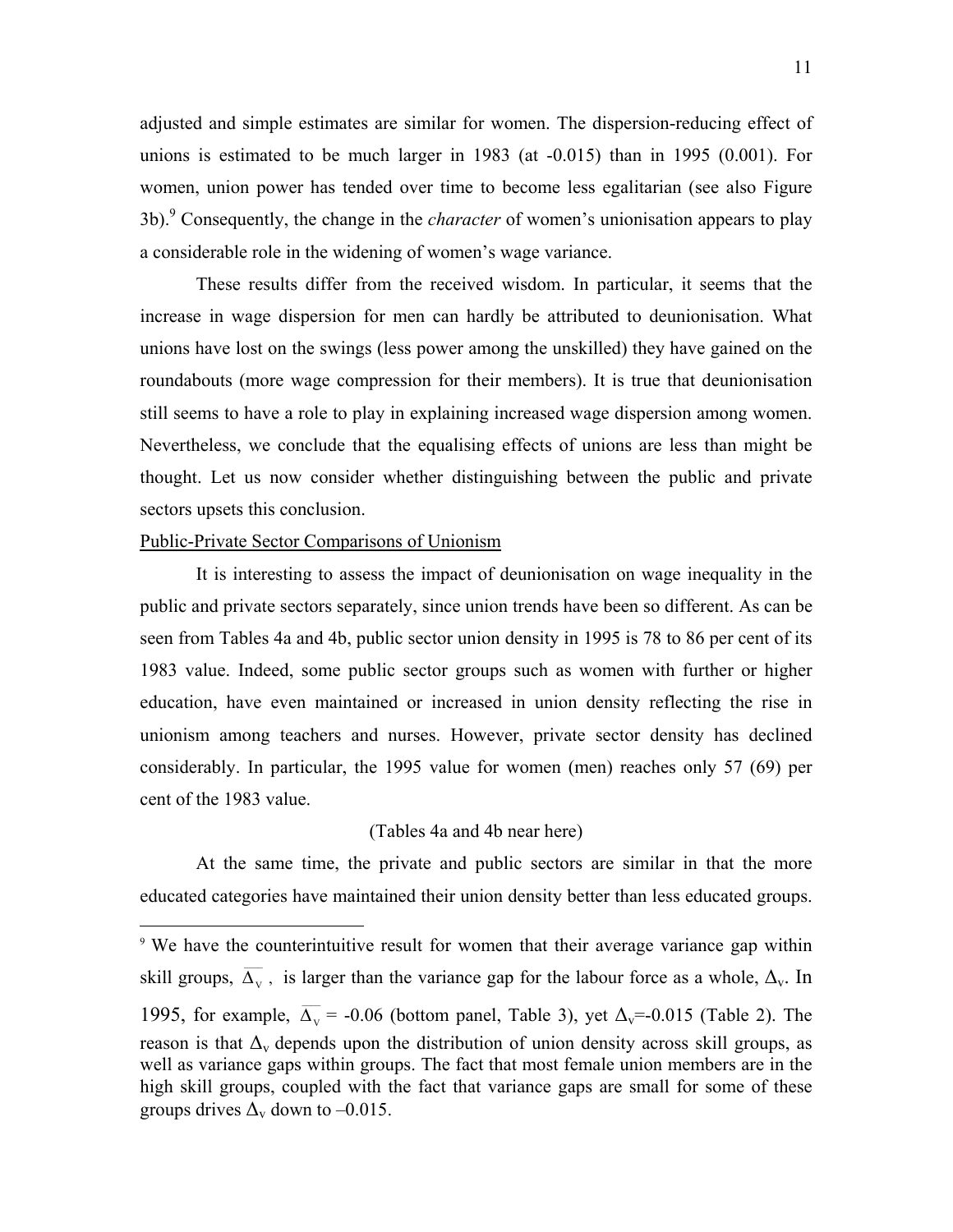The picture is best appreciated from Figures 4a through 5b, which graph the union power variable – union density multiplied by the wage gap – against predicted earnings (the covariance term in equation (6)). Men and women are shown separately by sector. As can be seen, the 1995 relationship is significantly less negatively sloped than that for 1983 in all cases (except private sector males), indicating that the more educated have maintained their union power better than the less educated.

## (Figures 4a through 5b near here)

 We now calculate the basic union effects on wage dispersion. The necessary data are given in Tables 5a and 5b. Private-sector males are the group with the greatest wage variance in both years. Private-sector males have also had the greatest increase in wage variance over the years, namely, 0.083 (Table 6). However, only in the public sector has the increase in overall wage variance been much greater than the increase in the nonunion group's wage variance. In the terminology of equation (4), the inequality  $V_1-V_0$  >  $V_{1}^{n}-V_{0}^{n}$  holds strongly for the public sector. The implication is that deunionisation has influenced the wage distribution more in the public sector than in the private sector. Let us turn to the facts.

## (Tables 5a and 5b near here)

 Basic estimates of the impact of deunionisation, following equation (3), are given in Table 6. This table is analogous to Table 2 for the whole economy. For example, for private-sector men in 1983, -0.062 is an estimate of the amount by which unionisation reduces the wage variance. As can be seen, the impact of unions has fallen over time in both public and private sectors, just as for the economy as a whole. However, the fall has been greater in the public sector, implying a greater role for deunionisation. This is a surprising result given the fact that union density has fallen less in this sector. The penultimate row gives the estimated contribution of deunionisation to the increased wage variance: 18.1 per cent for private-sector men, 5.6 per cent for private-sector women, 23.3 per cent for public-sector men, and 54.0 per cent for public-sector women. The final row shows, as a matter of interest, the very different estimate we would obtain using the counterfactual of equation (5).

(Table 6 near here)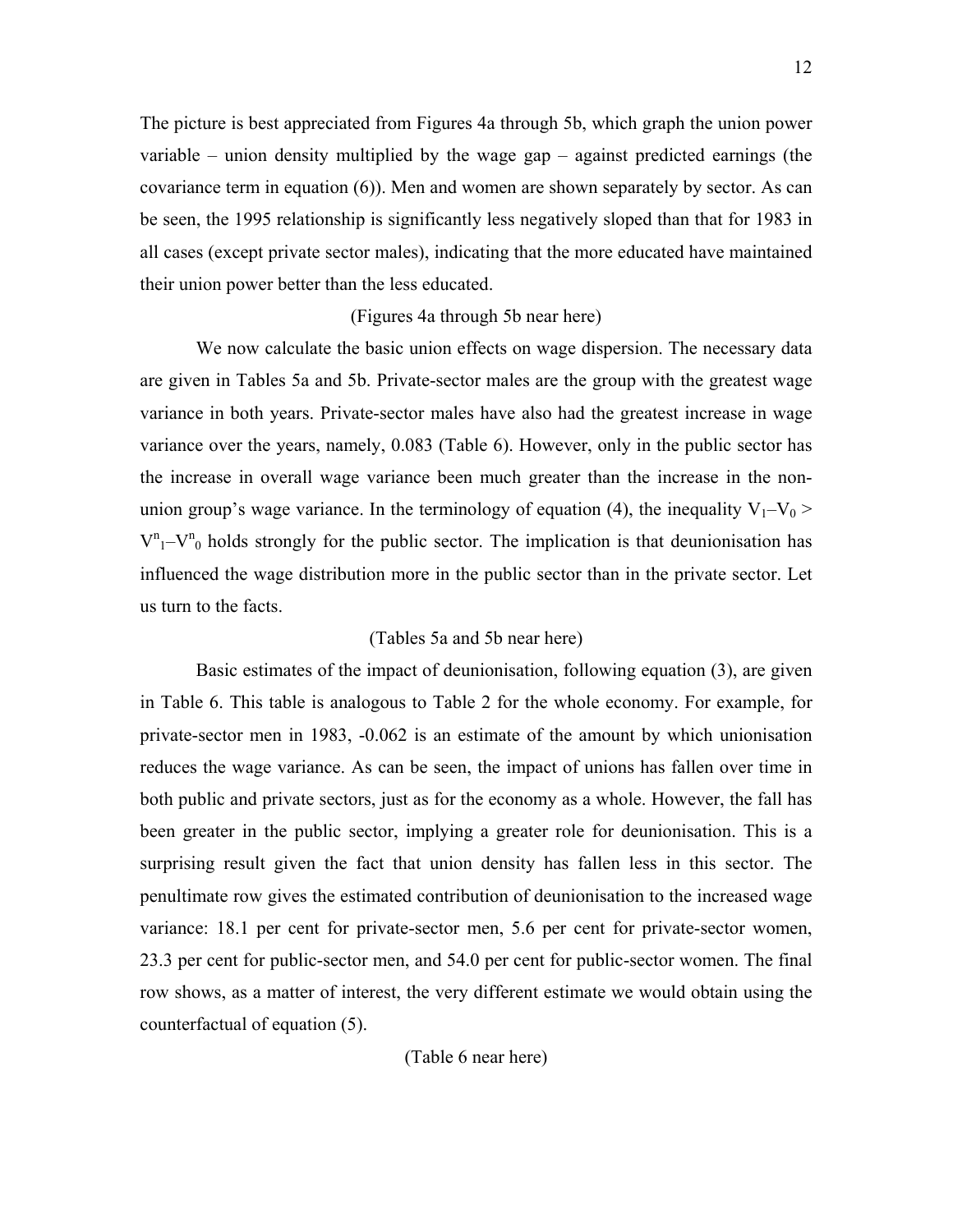We now turn to estimates that allow for different union effects by skill category. The results are given in Table 7, which is analogous to Table 3 for the whole economy. For men in both private and public sectors, as for the economy as a whole, the adjusted estimates are smaller than the basic estimates. This outcome is primarily because the variance gaps within skill categories are smaller than the variance gap for the sector. An indication of this fact is provided in the memo item in the last row of the table, which gives the average variance gap across skill categories,  $\overline{\Delta_v}$  . For example, for privatesector men in 1983 this gap averages  $-0.05$ , whereas for the private sector as a whole it is  $-0.16$  (= 0.131 – 0.291, Table 5a).<sup>10</sup> Nevertheless, for men in both sectors the average variance gap has increased over time, as the memo item in the bottom panel indicates. On this measure, then, unions have increased their power in both sectors, even as union density has declined.

#### (Table 7 near here)

Pushing against this equalising effect of unions for men has been the shift in union membership towards the labour elite, again in both sectors. The shift is given by the decline (in absolute value) in the covariance term given in the lower panel of Table 7. The shift is also illustrated by the flatter union power graphs for 1995 (see Figures 4a and 5a). For private-sector men, the net result is that unions reduce earnings variance by about the same amount (around -0.03) in both 1983 and 1995. Therefore, deunionisation has apparently not contributed to the rise in male private sector wage variance. For men in the public sector, however, deunionisation still appears to make a contribution, accounting for nearly one-third of the increase in variance (=0.011/0.060).

For women, the adjusted estimates make less difference. For private-sector women, deunionisation still has a very small effect, 0.005; one that is comparable to private-sector men. But for public-sector women, the deunionisation effect remains large,

 $\overline{a}$ 

<span id="page-13-0"></span><sup>&</sup>lt;sup>10</sup> For public sector males in 1983 we have the extreme result that the average within skill group gap  $\overline{\Delta_v} = 0$  (Table 7, bottom panel), while the overall gap  $\Delta_v = -0.088$  (= 0.162 -0.250, Table 5b). This result arises because males in public sector unions in 1983 tended to be found in skill groups with high variance gaps, although variance gaps were zero averaged across skill groups (going the "wrong" way for several groups, with higher variance for union than non-union workers).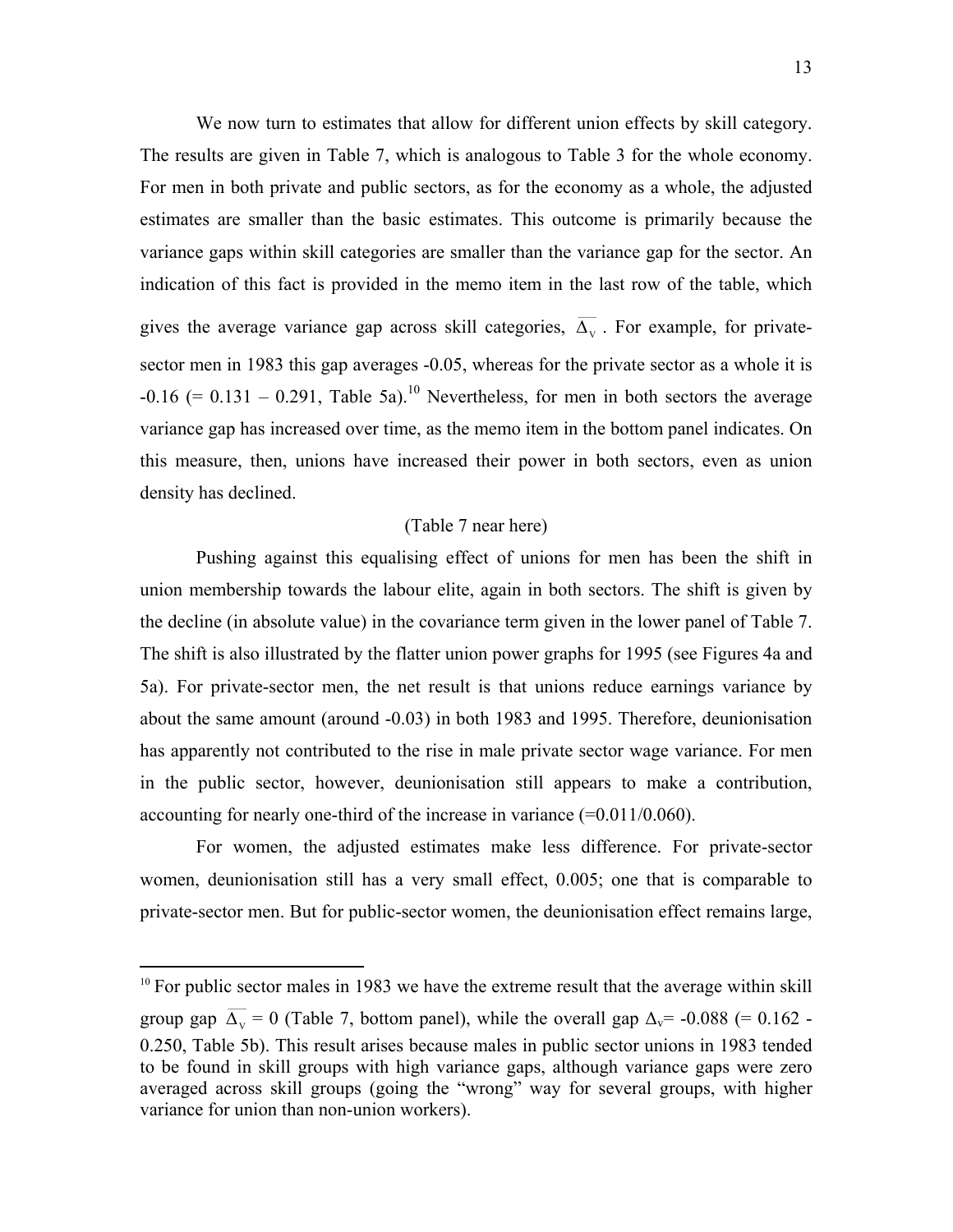0.028, which is about 40 per cent of the increase in variance. The large effect in this case does not result from a fall in union density, as might be thought, but rather from the shift towards elite workers in public-sector women's union density. In fact, for public-sector women in 1995, the usual negative, pro-poor covariance between skill and union power turned positive, 0.016, as shown on the lower panel of Table 7. In short, there has been a change in the character of public-sector women's unionism, which the union density figures alone do not capture.

#### **5. Conclusions**

In this paper, we have analysed the impact of deunionisation on earnings dispersion over the period 1983-1995, taking men and women separately and also distinguishing between the private and public sectors. We have seen that unionism is a many-dimensioned entity. Union density is by no means the most important dimension. The variance and wage gaps attributable to unions are also important. So, too, is the "pro-poor" – or otherwise – distribution of union density. In fact, we show (following Card, 2001) that the distribution of union density has become less pro-poor over time, shifting for example from the less educated to the better educated.

Our headline finding is that the large decline in union density accounts for little of the increase in earnings variation in the private sector, either for men or women. This finding can be explained by allowing for unionism's other dimensions. We show that the variance gap has widened sufficiently over time to offset both the decline in density and the adverse shift in density towards the more skilled. In the private sector, therefore, unions appear to have maintained their power – at least as regards standardising their members' wages – notwithstanding all Mrs Thatcher's reforms.

 In the public sector there has been less of a decline in union density. Yet, paradoxically, it is here that unionism has had more of a role to play. In the public sector, as in the private sector, variance gaps – and thus the power to standardise – have been maintained. The difference lies in the shift towards organising the more skilled in the public sector, particularly amongst women. This means that unions no longer reduce earnings variation as much as they once did. Changes in the character of public sector unionism – not so much deunionisation as "re-unionisation" – can thus account for a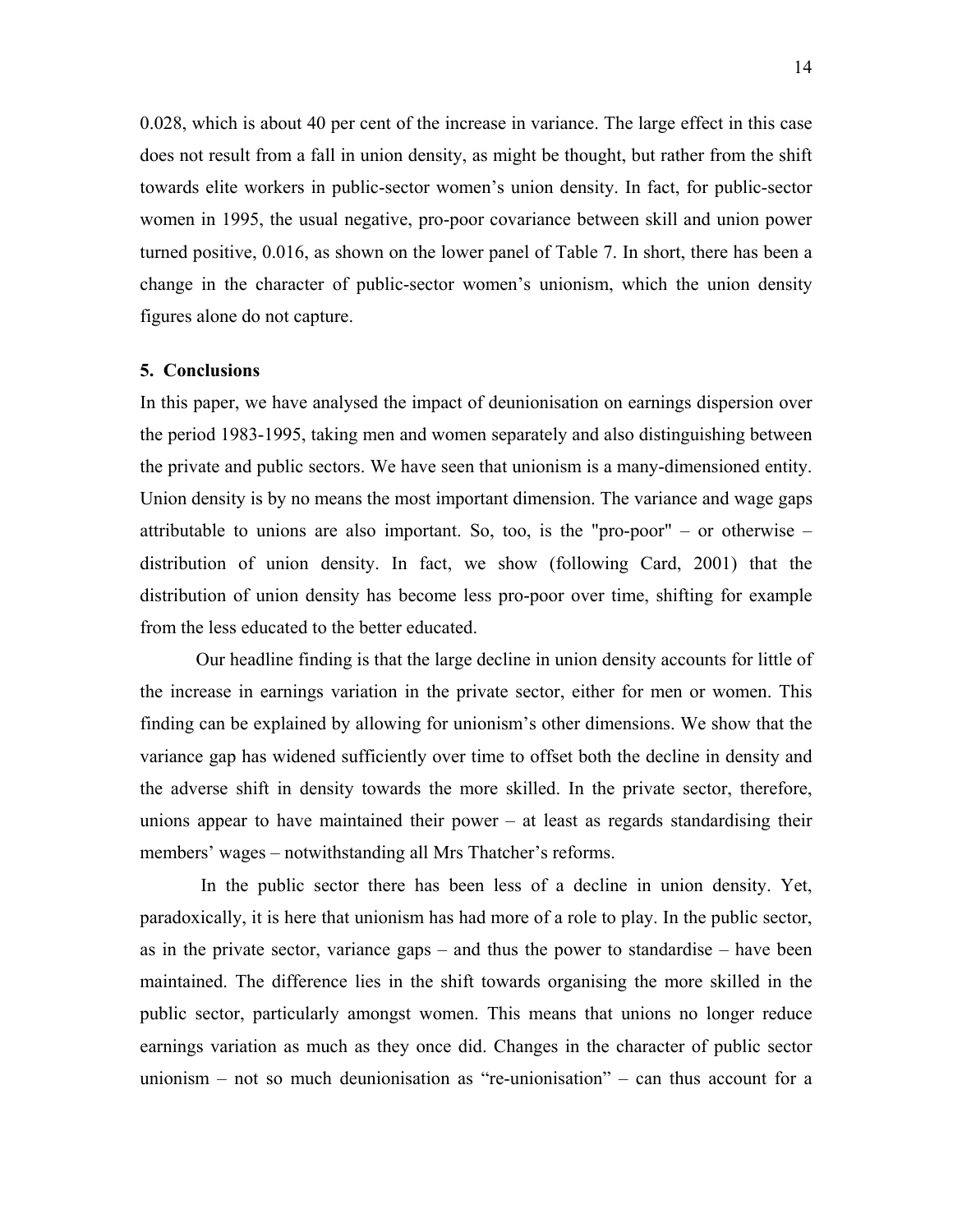large percentage (30 to 40 per cent) of the increased earnings dispersion in the public sector. But, to repeat, of the private sector no such statement can be made.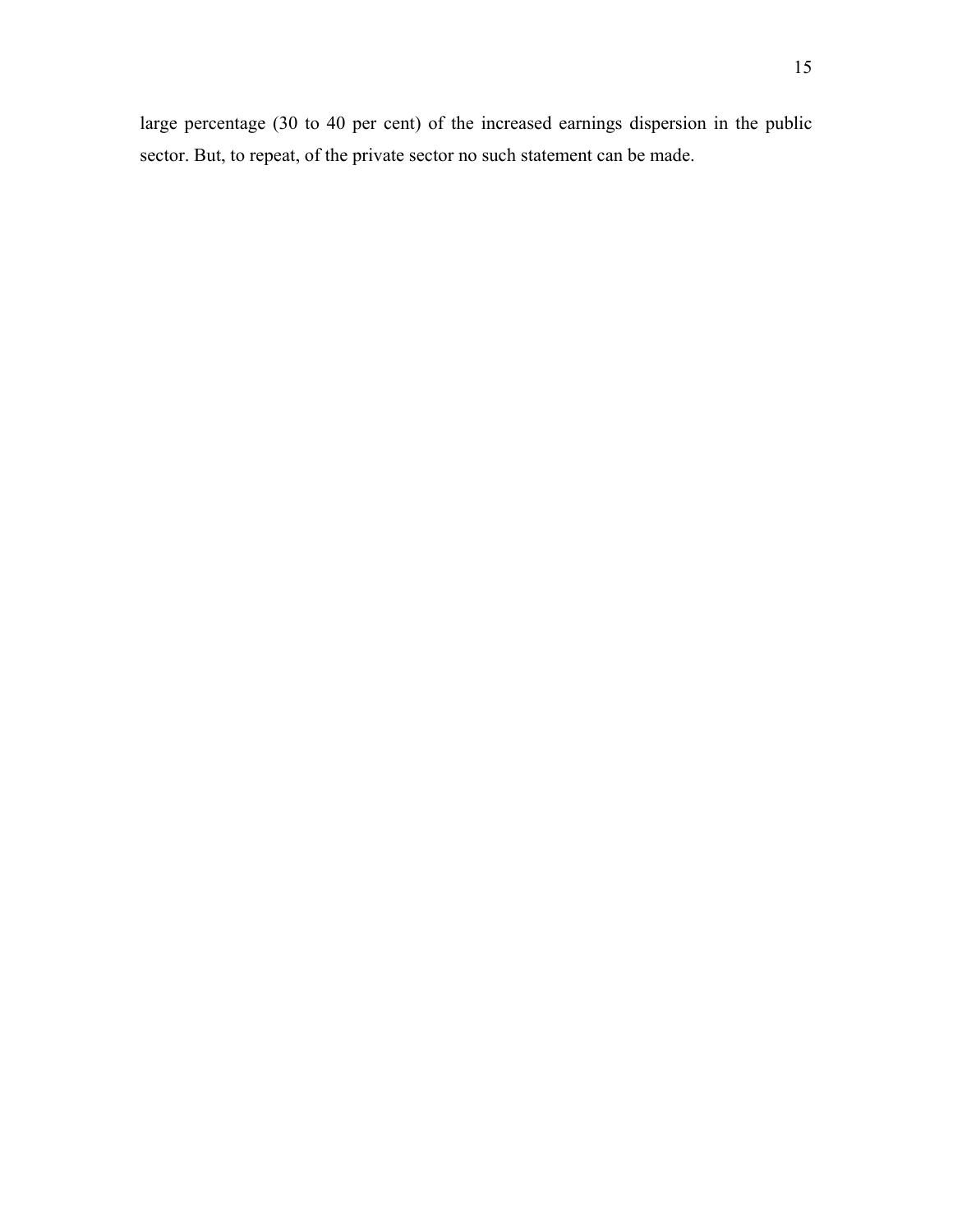

**Figure 1: Earnings Variance in the GHS and LFS Compared**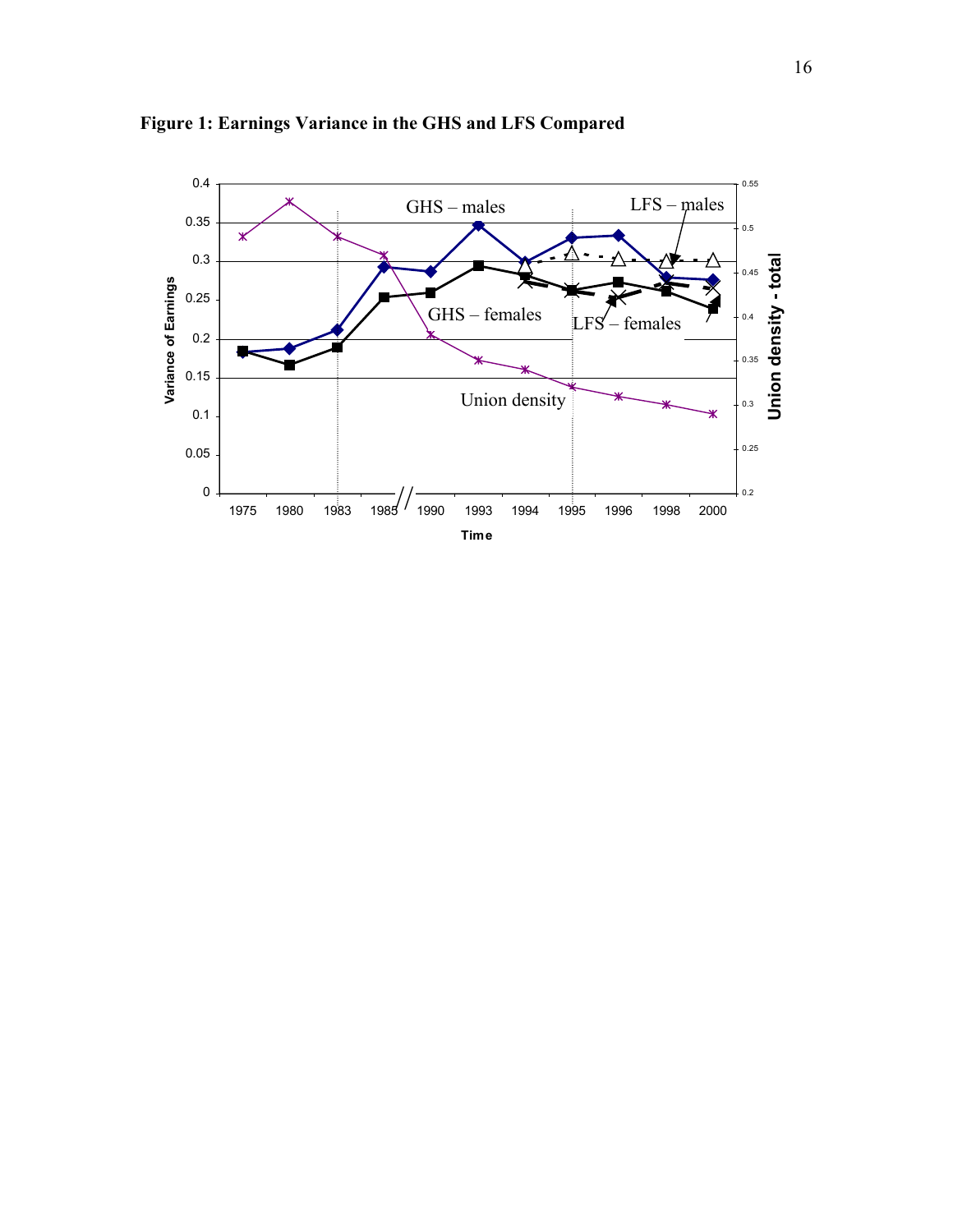

 **Figure 2a: Union Density by Skill, Males in 1983 and 1995**





#### **Predicted earnings decile**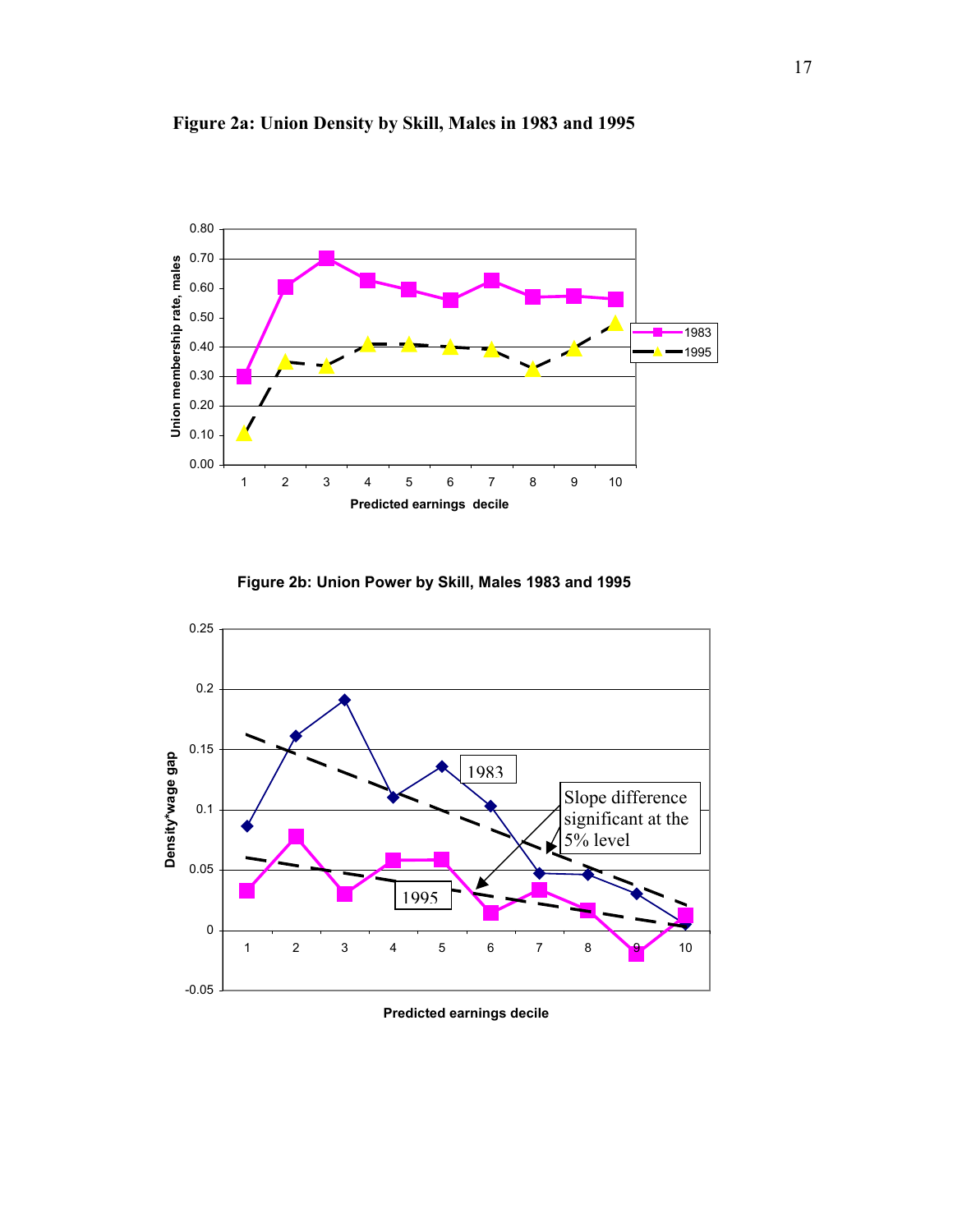

#### **Figure 3a: Females, Union Membership by Skill, 1983 and 1995**

**Figure 3b: Union Power by Skill, Females 1983 and 1995**



18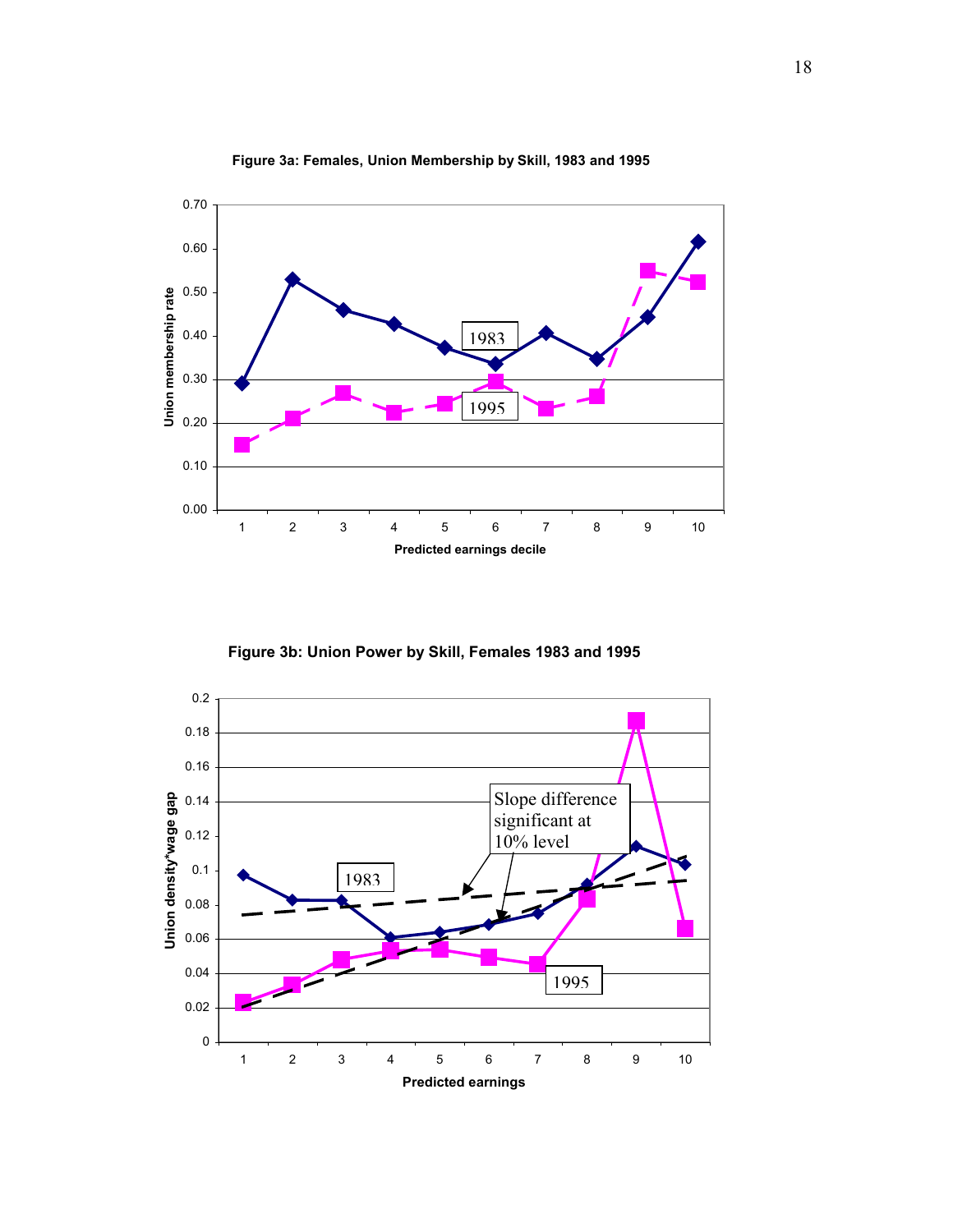

**Figure 4a: Union Power by Skill, Private-Sector Males 1983 and 1995**

**Predicted earnings**



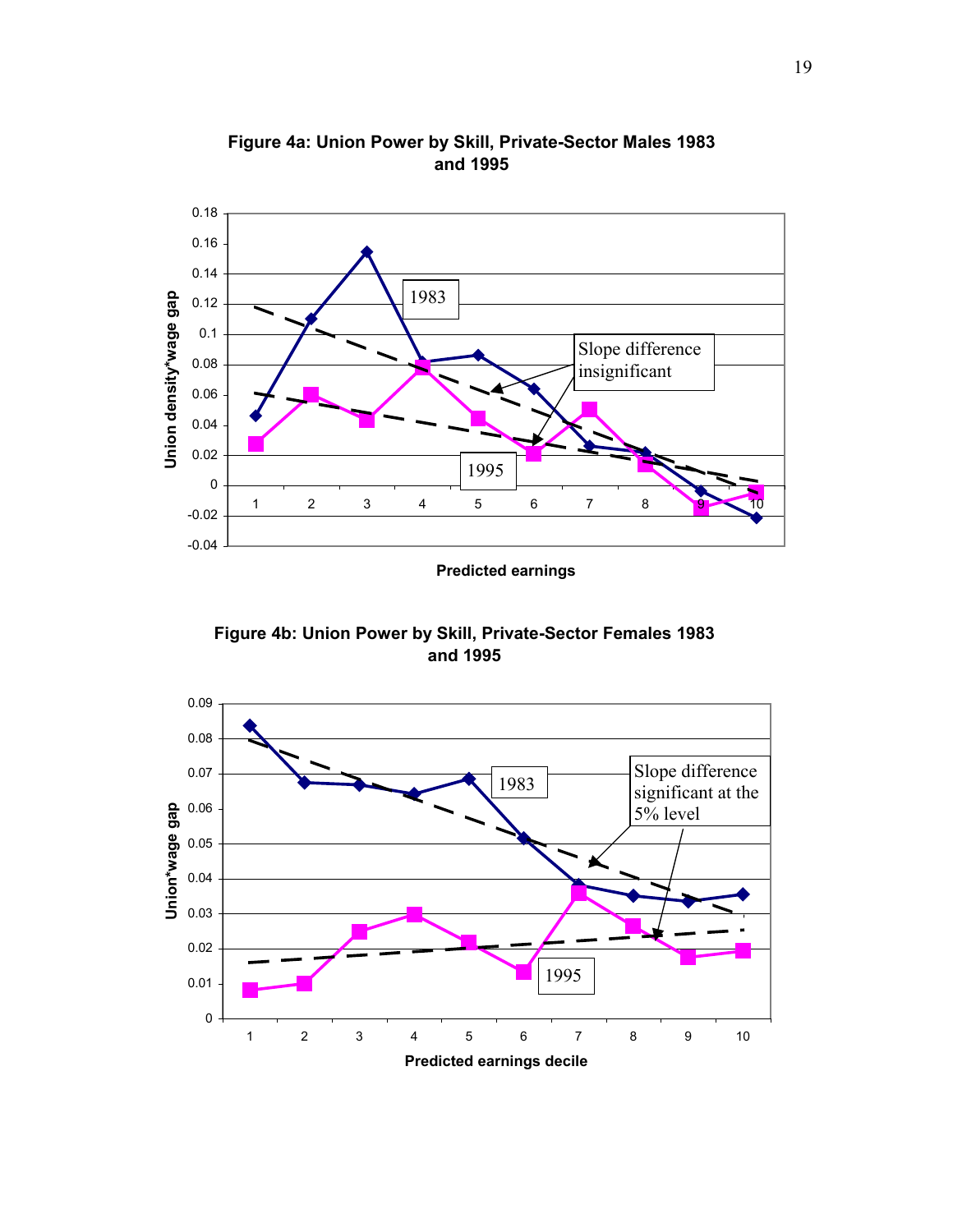

**Figure 5a: Union Power by Skill, Public-Sector Males 1983 and 1995**

**Predicted earnings decile**





**Predicted earnings decile**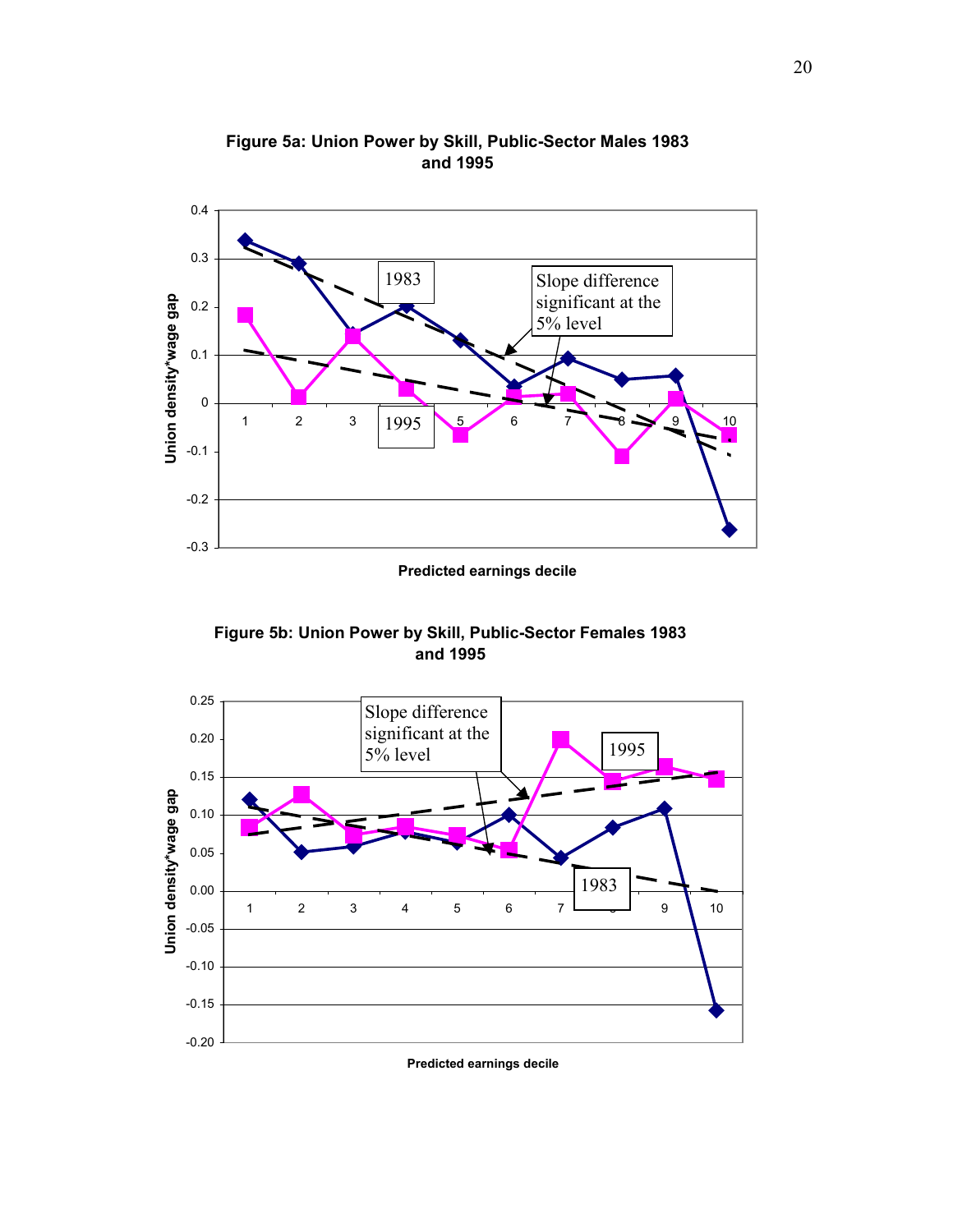|                            | Men            |       | Women     |       |
|----------------------------|----------------|-------|-----------|-------|
|                            | Non-union      | Union | Non-union | Union |
| 1983                       |                |       |           |       |
| Union density $(\% )$      |                | 56.7  |           | 42.1  |
| Overall variance log wages |                | 0.223 |           | 0.192 |
| Variance log wage          | 0.289          | 0.151 | 0.197     | 0.147 |
| Mean log wage              | 1.639          | 1.854 | 1.280     | 1.534 |
| Adjusted union wage gap    | 0.151          |       | 0.197     |       |
|                            |                |       |           |       |
| 1995                       |                |       |           |       |
| Union density $(\% )$      |                | 37.4  | 30.7      |       |
| Overall variance log wages | 0.309          |       |           | 0.262 |
| Variance log wage          | 0.358          | 0.205 | 0.241     | 0.226 |
| Mean log wage              | 1.876          | 2.066 | 1.55      | 1.89  |
| Adjusted union wage gap    | 0.086<br>0.205 |       |           |       |

**Table 1 Hourly Wage Distributions, Union and Non-Union Workers, 1983 and 1995**

*Notes*: Samples are taken from the 1983 General Household Survey and the 1995 third quarter Labour Force Survey (LFS) with Northern Ireland excluded. Samples comprise respondents aged 16-66 years who were not self-employed and whose hourly wage was between £1 and £45 in 1995 pounds (1983 wages valued in 1995 pounds according to the retail price index). For the LFS, the income weights supplied with the data are used. The adjusted union wage gap is the union coefficient from a regression controlling for years of education, years of experience (plus experience squared and cubed), and dummies for non-white, marital status, and 5 regions.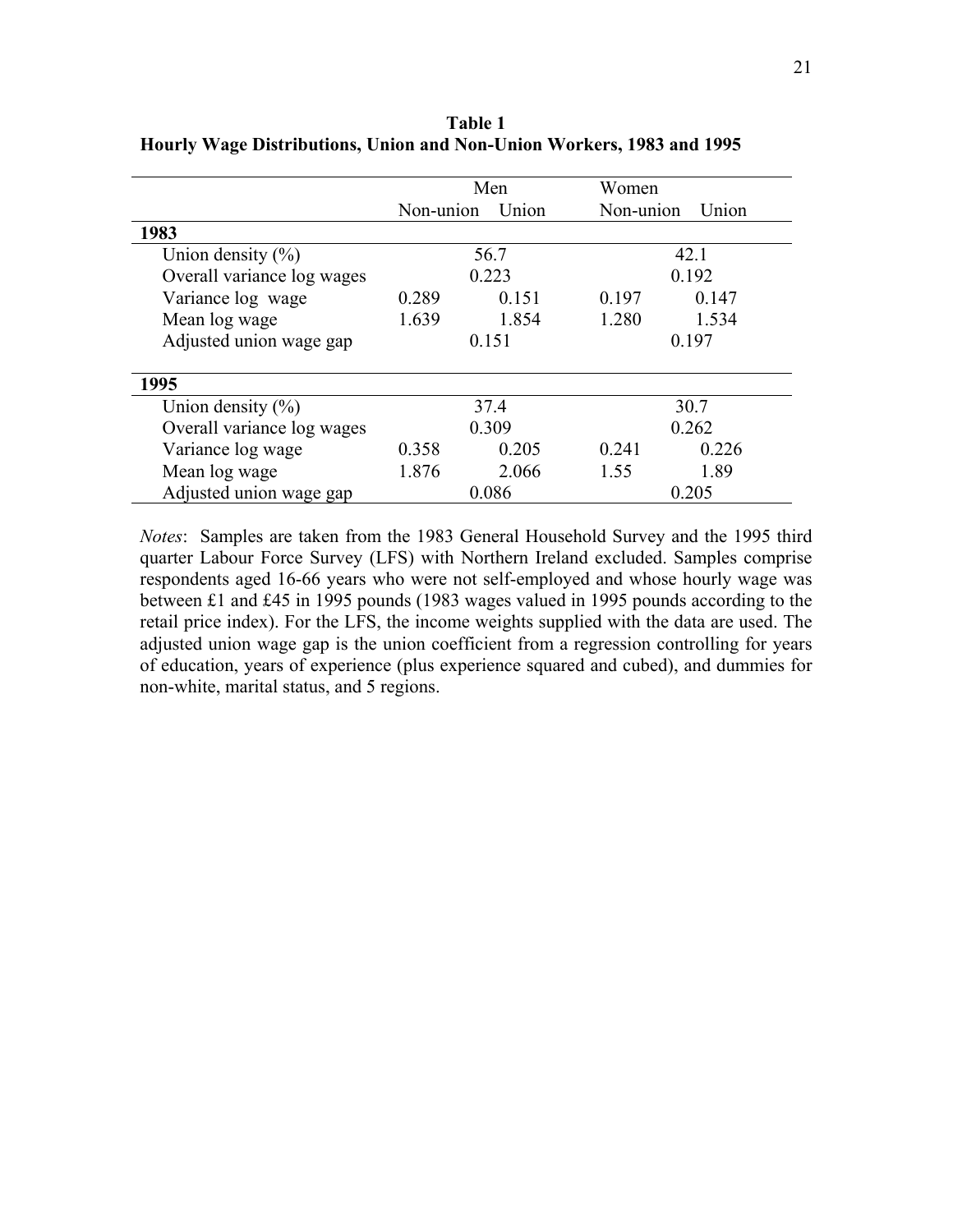**Table 2 Basic Estimates of the Contribution of Declining Unionisation to Wage Inequality, 1983-95**

|                                                            | Men             | Women          | Remarks                                                                                                                                                              |
|------------------------------------------------------------|-----------------|----------------|----------------------------------------------------------------------------------------------------------------------------------------------------------------------|
| 1983                                                       |                 |                |                                                                                                                                                                      |
| Union density, U                                           | 0.567           | 0.421          | From Table 1.                                                                                                                                                        |
| Union wage gap, $\Delta_W$                                 | 0.151           | 0.197          | Adjusted difference between union and non-union<br>wages (Table 1).                                                                                                  |
| Union variance gap, $\Delta$ <sub>V</sub>                  | $-0.138$        | $-0.050$       | Difference in union and non-union wage variances<br>(Table 1).                                                                                                       |
| Union effect, between<br>sectors, U(1-U) $\Delta w^2$      | 0.006           | 0.009          | Small effect of unions in raising wage inequality by<br>widening mean pay as between union and non-union<br>sectors.                                                 |
| Union effect, within<br>sectors, $U\Delta_V$               | $-0.078$        | $-0.021$       | Larger effect of unions is to reduce wage dispersion<br>within union sectors.                                                                                        |
| <b>Total union effect</b>                                  | $-0.072$        | $-0.012$       | Estimated total effect of unions is to reduce wage<br>variance; for example, for men the reduction is $-0.072$                                                       |
| 1995                                                       |                 |                |                                                                                                                                                                      |
| Union density, U                                           | 0.374           | 0.307          |                                                                                                                                                                      |
| Union wage gap, $\Delta_W$                                 | 0.086           | 0.205          | From Table 1.                                                                                                                                                        |
| Union variance gap, $\Delta$ <sub>V</sub>                  | $-0.153$        | $-0.015$       |                                                                                                                                                                      |
| Union effect, between<br>sectors, U(1-U) $\Delta w^2$      | 0.002           | 0.009          | See explanations for 1983 above.                                                                                                                                     |
| Union effect, within<br>sectors, $U\Delta_V$               | $-0.057$        | $-0.005$       |                                                                                                                                                                      |
| <b>Total union effect</b>                                  | $-0.055$        | 0.004          | Variance-reducing effect of unions is smaller for men<br>in 1995 than 1983, and unions even increase dispersion<br>for women in 1995.                                |
| <b>Changes: 1983-95</b>                                    |                 |                |                                                                                                                                                                      |
| Change in variance of<br>wages                             | 0.086           | 0.070          | See Table 1; for example, for men .086=.309-.223.                                                                                                                    |
| Change in effect of<br>unions                              | 0.017           | 0.016          | Change in total union effect derived above; for<br>example, for men .017= -.055-(-.072).                                                                             |
| <b>Contribution of unions</b><br>$(\%)$                    | 19.8            | 22.9           | For example, for men .198=.017/.086.                                                                                                                                 |
| Memo item                                                  |                 |                |                                                                                                                                                                      |
| Amount 1995 V would<br>be lowered given 1983 U<br>$(\%)^*$ | 0.030<br>(34.3) | 0.002<br>(2.4) | This number depends mainly on $(U_1-U_0) \Delta_{v1}$ , the<br>change in U weighted by the 1995 variance gap. This<br>gap is small for women; hence the 2.4% figure. |

*Note*: \* This number gives the deunionisation effect assuming changes only in union density; see text.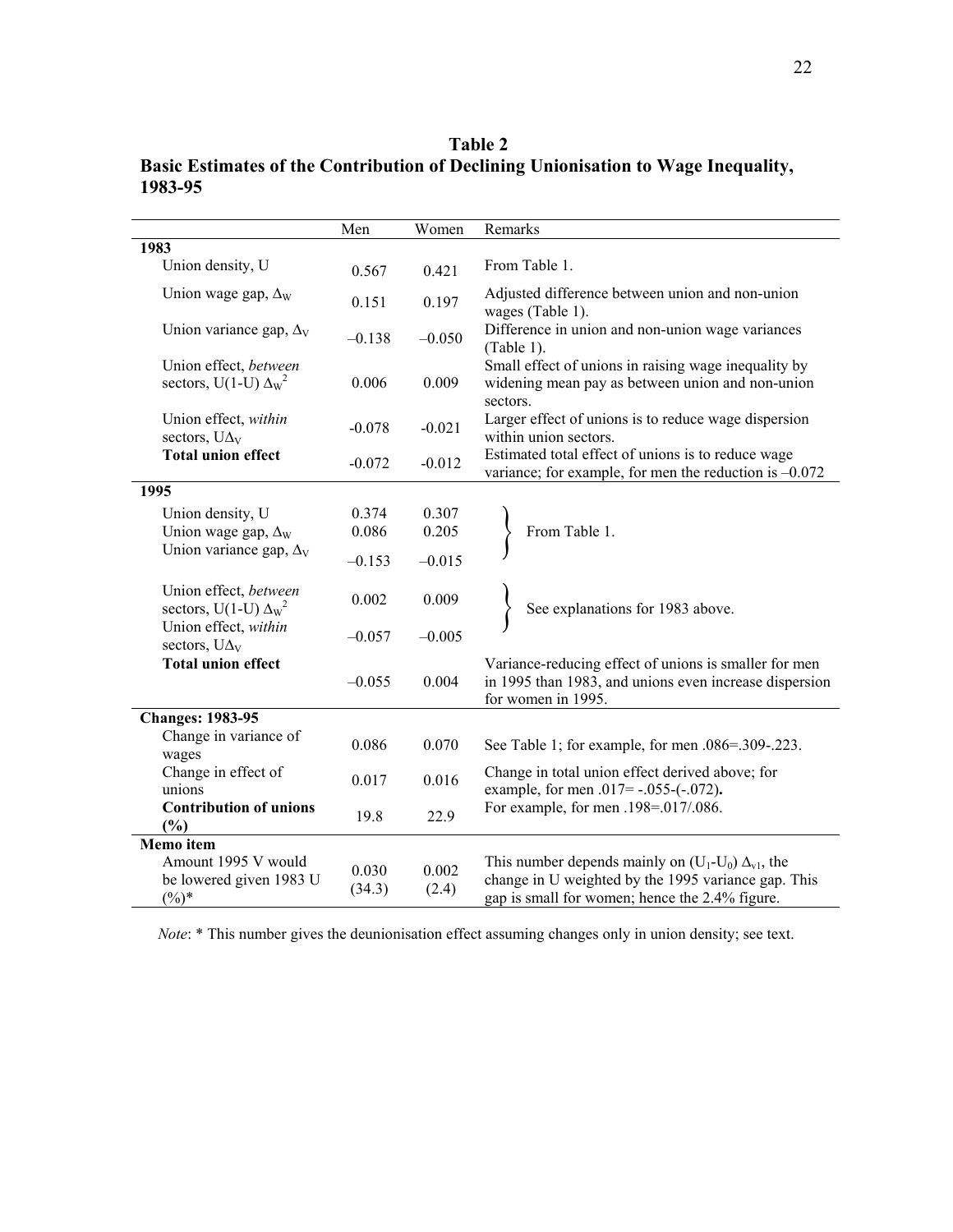| Table 3                                                                         |  |
|---------------------------------------------------------------------------------|--|
| <b>Adjusted Estimates of the Contribution of Declining Unionisation to Wage</b> |  |
| <b>Inequality, Allowing for Different Union Effects Across Pay Deciles</b>      |  |

|                             | Men      | Women    | Remarks                                      |
|-----------------------------|----------|----------|----------------------------------------------|
| 1983                        |          |          |                                              |
| Variance of wages, V        | 0.223    | 0.192    | From Table 1.                                |
| Adjusted variance of        | 0.264    | 0.207    | Allowing for different union impacts         |
| non-union wages, $V^{n*}$   |          |          | across pay deciles (see <i>Notes</i> below). |
| Adjusted union effect       | $-0.041$ | $-0.015$ | E.g. for men – $0.041 = V - V^{n*}$ ; see    |
|                             |          |          | text equation $(6)$ .                        |
|                             |          |          |                                              |
| 1995                        |          |          |                                              |
| Variance in wages           | 0.309    | 0.262    |                                              |
| Adjusted variance in        | 0.351    | 0.261    |                                              |
| non-union wages, $V^{n*}$   |          |          | As above                                     |
| Adjusted union effect       | $-0.042$ | 0.001    |                                              |
|                             |          |          |                                              |
| <b>Changes: 1995 – 1983</b> |          |          |                                              |
| in variance of wages        | 0.086    | 0.070    | For men, unionism reduces wage               |
| in adjusted variance        | 0.087    | 0.054    | dispersion about as much in 1995 as          |
| of non-union wages          |          |          | 1983. So decline of unions cannot            |
| in adjusted union           | $-0.001$ | 0.016    | have increased dispersion. But for           |
| effect                      |          |          | women, unionism has a role.                  |
|                             |          |          |                                              |

*Notes*: The adjusted formula, allowing for different union effects on wage variance by skill category, is given in equation (6) in the text. Values for the terms in the equation (taken from the c=10 decile groups in the Appendix) are as follows:

|                                                      | Men     |         |         | Women   |
|------------------------------------------------------|---------|---------|---------|---------|
|                                                      | 1983    | 1995    | 1983    | 1995    |
| $U\!\Delta_V$                                        | $-.024$ | $-.033$ | $-.030$ | $-.022$ |
| $U(1-U)\Delta_w^2$                                   | .009    | .003    | .011    | .009    |
| $Var[U(c)\Delta_w(c)]$                               | .003    | .001    | .001    | .002    |
| $2\text{Cov}[w^n(c), U(c)\Delta_w(c)]$               | $-.028$ | $-.013$ | .004    | .013    |
| <b>Total</b>                                         | $-.041$ | $-.042$ | $-.016$ | .001    |
| Memo: average<br>$\Delta_{_{\rm V}}$<br>variance gap | $-.04$  | $-.09$  | $-.06$  | $-.06$  |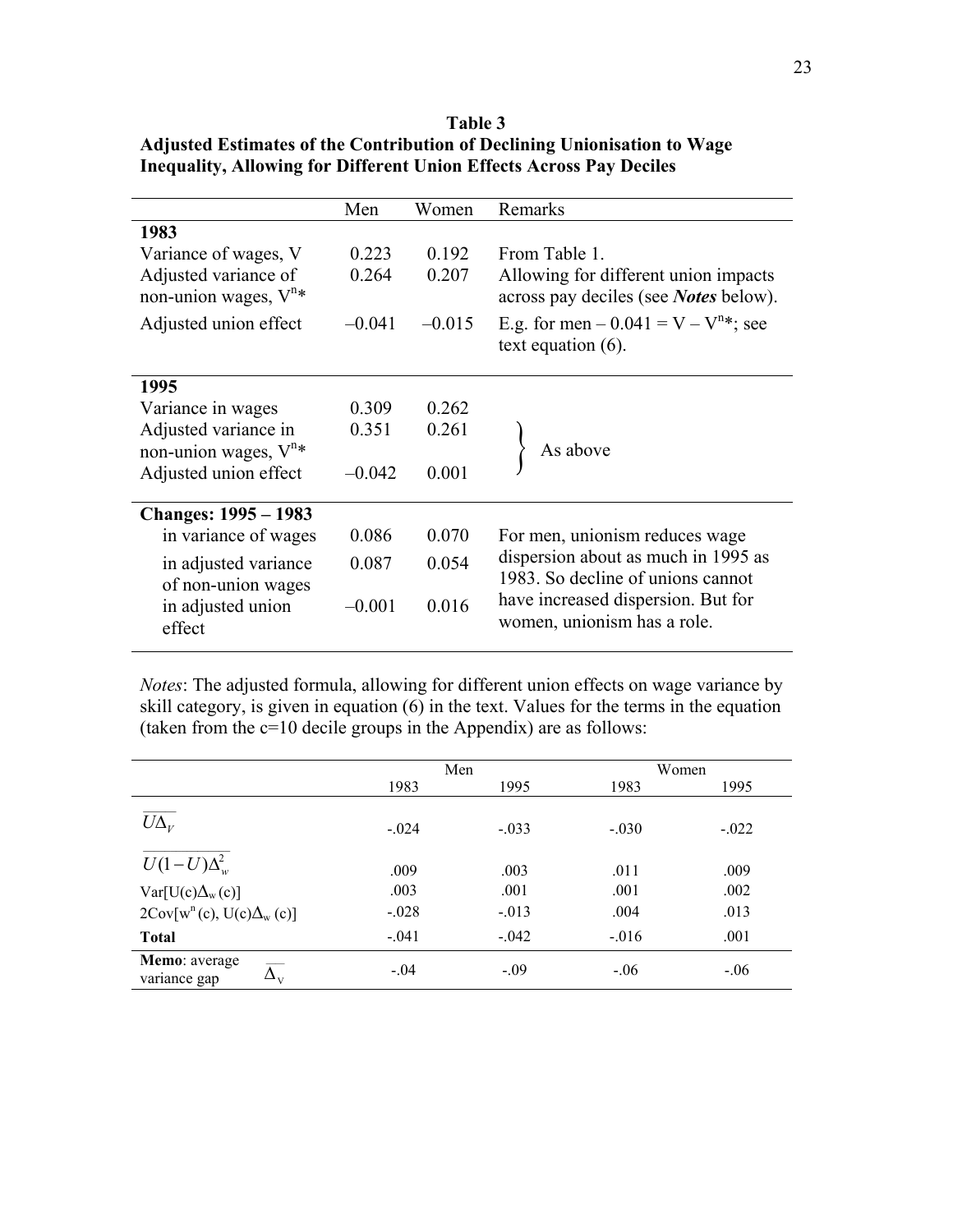|               |       | Men   |                |       | Women |                |
|---------------|-------|-------|----------------|-------|-------|----------------|
|               | 1983  | 1995  | Ratio<br>95/83 | 1983  | 1995  | Ratio<br>95/83 |
| Overall       | 41.4  | 27.5  | 68.8           | 26.0  | 14.9  | 57.3           |
| By education: |       |       |                |       |       |                |
| Degree or     | 13.4  | 18.4  | 94.8           | 30.2  | 14.2  | 47.0           |
| equivalent    |       |       |                |       |       |                |
| Further       | 40.6  | 24.3  | 59.9           | 27.3  | 21.8  | 79.8           |
| education     |       |       |                |       |       |                |
| 'A' level or  | 39.3  | 32.2  | 81.9           | 20.2  | 17.7  | 87.6           |
| equivalent    |       |       |                |       |       |                |
| 'O' level or  | 30.0  | 17.2  | 57.3           | 21.4  | 14.4  | 67.3           |
| equivalent    |       |       |                |       |       |                |
| Other         | 47.8  | 38.3  | 80.1           | 21.4  | 11.8  | 55.1           |
| None          | 49.8  | 25.5  | 51.2           | 30.9  | 13.4  | 43.4           |
| Observations  | 2,851 | 3,199 |                | 2,149 | 2,875 |                |

**Table 4a Trade Union Membership Rates in the Private Sector, 1983 and 1995** 

*Note*: public sector employment is defined to include nationalised industries, public corporations, or central or local government.

|               |       | Men  |                |       | Women |                |
|---------------|-------|------|----------------|-------|-------|----------------|
|               | 1983  | 1995 | Ratio<br>95/83 | 1983  | 1995  | Ratio<br>95/83 |
| Overall       | 85.1  | 66.3 | 77.9           | 68.9  | 59.4  | 86.2           |
| By education: |       |      |                |       |       |                |
| Degree or     | 81.2  | 71.9 | 88.5           | 76.1  | 73.3  | 96.3           |
| equivalent    |       |      |                |       |       |                |
| Further       | 85.2  | 78.1 | 91.7           | 73.9  | 79.0  | 1.07           |
| education     |       |      |                |       |       |                |
| 'A' level or  | 83.6  | 56.2 | 67.2           | 68.2  | 45.2  | 66.3           |
| equivalent    |       |      |                |       |       |                |
| 'O' level or  | 79.5  | 60.8 | 76.5           | 64.3  | 46.8  | 72.8           |
| equivalent    |       |      |                |       |       |                |
| Other         | 85.5  | 55.4 | 64.8           | 65.0  | 49.0  | 75.4           |
| None          | 88.9  | 75.8 | 85.3           | 67.9  | 46.5  | 68.5           |
| Observations  | 1,535 | 979  |                | 1,334 | 1,582 |                |

**Table 4b Trade Union Membership Rates in the Public Sector, 1983 and 1995** 

*Note*: See Table 4a.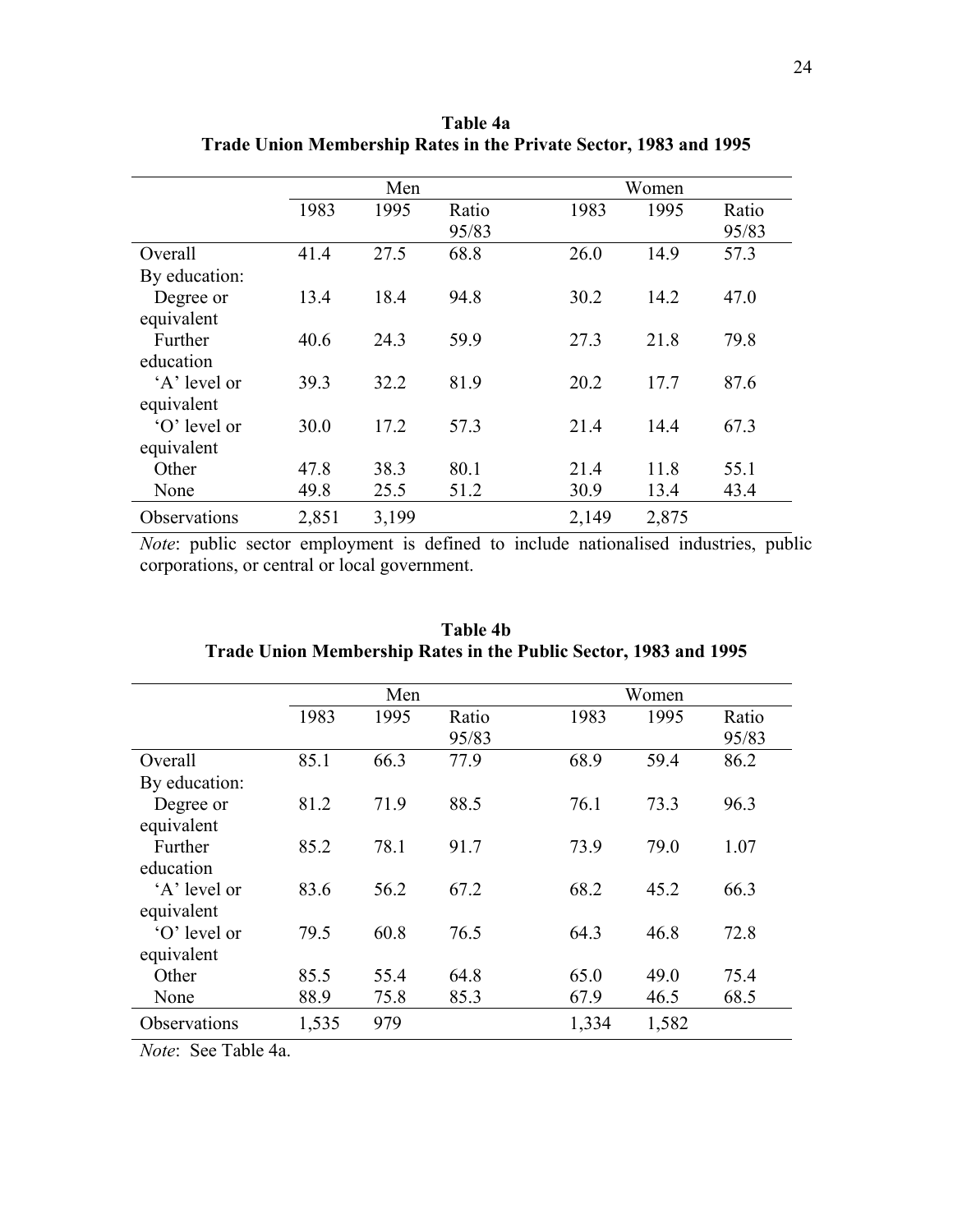|                            | Men                |       |           | Women |  |
|----------------------------|--------------------|-------|-----------|-------|--|
|                            | Union<br>Non-union |       | Non-union | Union |  |
| 1983                       |                    |       |           |       |  |
| Union density $(\% )$      | 41.4<br>26.0       |       |           |       |  |
| Overall variance log wages | 0.231              |       |           | 0.168 |  |
| Variance log wage by group | 0.291              | 0.131 | 0.179     | 0.112 |  |
| Mean log hourly wage       | 1.62               | 1.78  | 1.22      | 1.41  |  |
| Adjusted union wage gap    | 0.132              |       |           | 0.206 |  |
| 1995                       |                    |       |           |       |  |
| Union density $(\% )$      |                    | 28.5  |           | 15.1  |  |
| Overall variance log wages | 0.314<br>0.239     |       |           |       |  |
| Variance log wage by group | 0.359              | 0.187 | 0.242     | 0.198 |  |
| Mean log hourly wage       | 1.85               | 1.97  | 1.52      | 1.68  |  |
| Adjusted union wage gap    | 0.097<br>0.130     |       |           |       |  |

**Table 5a Hourly Wage Distributions in the Private Sector, 1983 and 1995**

*Note*: See Table 2

|                             | Men                |       | Women              |       |
|-----------------------------|--------------------|-------|--------------------|-------|
|                             | Union<br>Non-union |       | Non-union<br>Union |       |
| 1983                        |                    |       |                    |       |
| Union density $(\% )$       |                    | 85.1  |                    | 68.9  |
| Overall variance log wages  | 0.178<br>0.172     |       |                    |       |
| Variance log wage by group  | 0.250              | 0.162 | 0.201              | 0.154 |
| Mean log hourly wage        | 1.77               | 1.89  | 1.49               | 1.61  |
| Adjusted union wage gap     |                    | 0.115 |                    | 0.099 |
| 1995                        |                    |       |                    |       |
| Union density $(\% )$       |                    | 66.5  |                    | 59.5  |
| Overall variance log wages  | 0.238<br>0.235     |       |                    |       |
| Variance log wage, by group | 0.294              | 0.206 | 0.216              | 0.206 |
| Mean log hourly wage        | 2.09               | 2.18  | 1.67               | 2.00  |
| Adjusted union wage gap     | 0.040              |       | 0.208              |       |

**Table 5b Hourly Wage Distributions in the Public Sector, 1983 and 1995**

*Note*: See Table 2.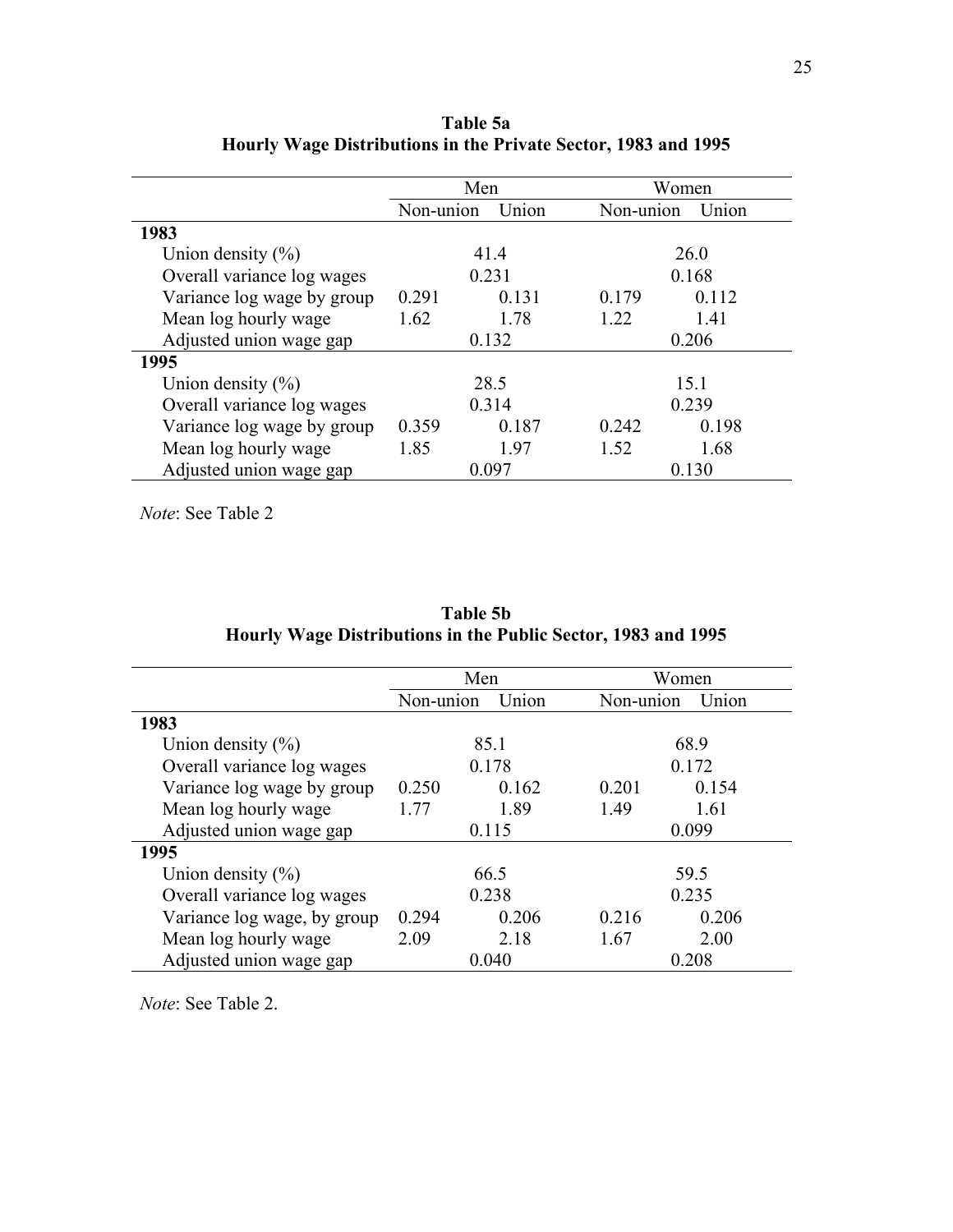|                             |          | Private sector | Public sector |          |
|-----------------------------|----------|----------------|---------------|----------|
|                             | Men      | Women          | Men           | Women    |
| 1983                        |          |                |               |          |
| Union effect,               |          |                |               |          |
| between sectors,            | 0.004    | 0.008          | 0.002         | 0.002    |
| $U(1-U) \Delta w^2$         |          |                |               |          |
| Union effect,               | $-0.066$ | $-0.017$       | $-0.075$      | $-0.032$ |
| within sectors, $U\Delta_V$ |          |                |               |          |
| <b>Total effect</b>         | $-0.062$ | $-0.009$       | $-0.073$      | $-0.030$ |
| 1995                        |          |                |               |          |
| Union effect,               |          |                |               |          |
| between sectors,            | 0.002    | 0.002          | 0.0           | 0.010    |
| $U(1-U) \Delta w^2$         |          |                |               |          |
| Union effect,               | $-0.049$ | $-0.007$       | $-0.059$      | $-0.006$ |
| within sectors, $U\Delta_V$ |          |                |               |          |
| <b>Total effect</b>         | $-0.047$ | $-0.005$       | $-0.059$      | 0.004    |
| <b>Changes: 1983-95</b>     |          |                |               |          |
| Change in variance          | 0.083    | 0.071          | 0.060         | 0.063    |
| of wages                    |          |                |               |          |
| Change in effect of         | 0.015    | 0.004          | 0.014         | 0.034    |
| unions                      |          |                |               |          |
| <b>Contribution of</b>      | 18.1     | 5.6            | 23.3          | 54.0     |
| unions $(\% )$              |          |                |               |          |
| <b>Memo</b> item            |          |                |               |          |
| Amount 1995 V               | 0.022    | 0.005          | 0.016         | 0.001    |
| would be lowered            | (26.7)   | (6.8)          | (27.3)        | (1.5)    |
| given 1983 U (%)            |          |                |               |          |

**Table 6 Basic Estimates of the Contribution of Declining Unionisation to Wage Inequality in the Private and Public Sectors, 1983-95**

*Note*: See Table 2.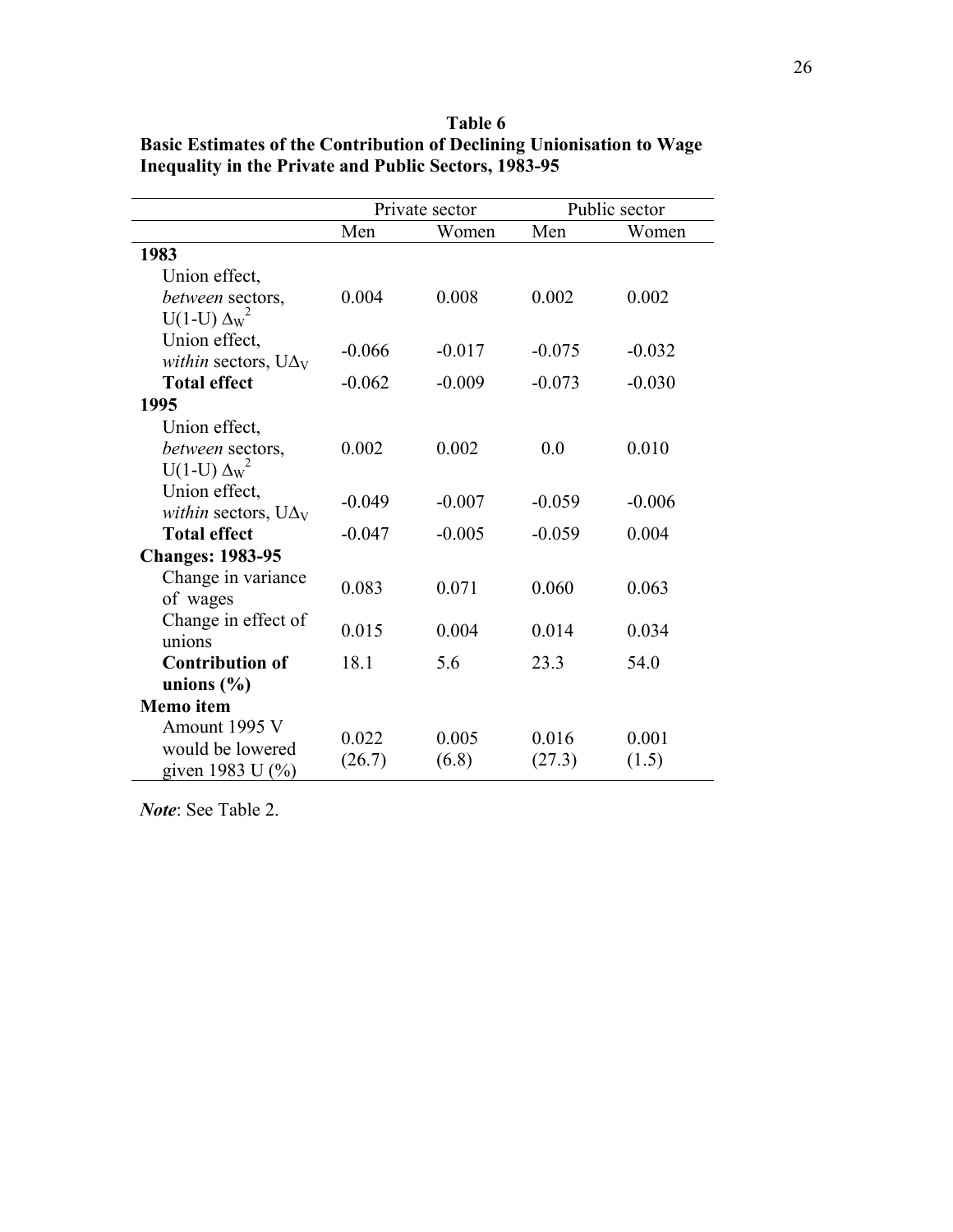# **Table 7**

| Adjusted Estimates of the Contribution of Declining Unionisation to Wage   |
|----------------------------------------------------------------------------|
| <b>Inequality, Allowing for Different Union Effects Across Pay Deciles</b> |

|                                                   | Private sector |         |         | Public sector |
|---------------------------------------------------|----------------|---------|---------|---------------|
|                                                   | Men            | Women   | Men     | Women         |
| 1983                                              |                |         |         |               |
| Variance in wages                                 | .231           | .169    | .178    | .172          |
| Adjusted variance of<br>non-union wages, $V^{n*}$ | .263           | .177    | .251    | .215          |
| Adjusted union effect                             | $-.032$        | $-.008$ | $-.073$ | $-.044$       |
| 1995                                              |                |         |         |               |
| Variance in log wages                             | .314           | .239    | .238    | .235          |
| Adjusted variance of<br>non-union wages, $V^{n*}$ | .343           | .242    | .300    | .251          |
| Adjusted union effect                             | $-.029$        | $-.003$ | $-.062$ | $-0.016$      |
| <b>Changes: 1983-95</b>                           |                |         |         |               |
| in variance of wages                              | .083           | .070    | .060    | .063          |
| in adjusted variance of<br>non-union wages        | .080           | .065    | .049    | .036          |
| in adjusted union effect                          | .003           | .005    | .011    | .028          |

*Notes*: See Table 4. The adjusted formula (allowing for different union effects by skill category) for the effect of unions on the variance of wages is given in equation (6) in the text. Values for the terms in the equation are as follows: -

|                                                                         |                            | Private sector |              |          |  | Public sector |          |         |         |
|-------------------------------------------------------------------------|----------------------------|----------------|--------------|----------|--|---------------|----------|---------|---------|
|                                                                         |                            | Men            |              | Women    |  | Men           |          | Women   |         |
|                                                                         | 1983                       | 1995           | 1983         | 1995     |  | 1983          | 1995     | 1983    | 1995    |
| $U\Delta_{V}$                                                           | $-.020$                    | $-.021$        | $-0.012$     | $-.007$  |  | .013          | $-0.025$ | $-.018$ | $-.041$ |
| $U(1-U)\Delta_w^2$                                                      | .007                       | .004           | .009         | .003     |  | .007          | .003     | .004    | .008    |
| $Var[U(c)\Delta_w(c)]$<br>2Cov[w <sup>n</sup> (c),<br>$U(c)\Delta_w(c)$ | .003                       | .001           | $\mathbf{0}$ | $\theta$ |  | .025          | .007     | .006    | .002    |
|                                                                         | $-.021$                    | $-.013$        | $-.006$      | .001     |  | $-118$        | $-.048$  | $-0.35$ | .016    |
| <b>Total</b>                                                            | $-.032$                    | $-.029$        | $-.008$      | $-.003$  |  | $-.073$       | $-.062$  | $-.044$ | $-.016$ |
| Memo: av.<br>variance gap                                               | $\Delta_{\rm v}$<br>$-.05$ | $-.07$         | $-.05$       | $-.04$   |  | $\mathbf{0}$  | $-.04$   | $-.03$  | $-.06$  |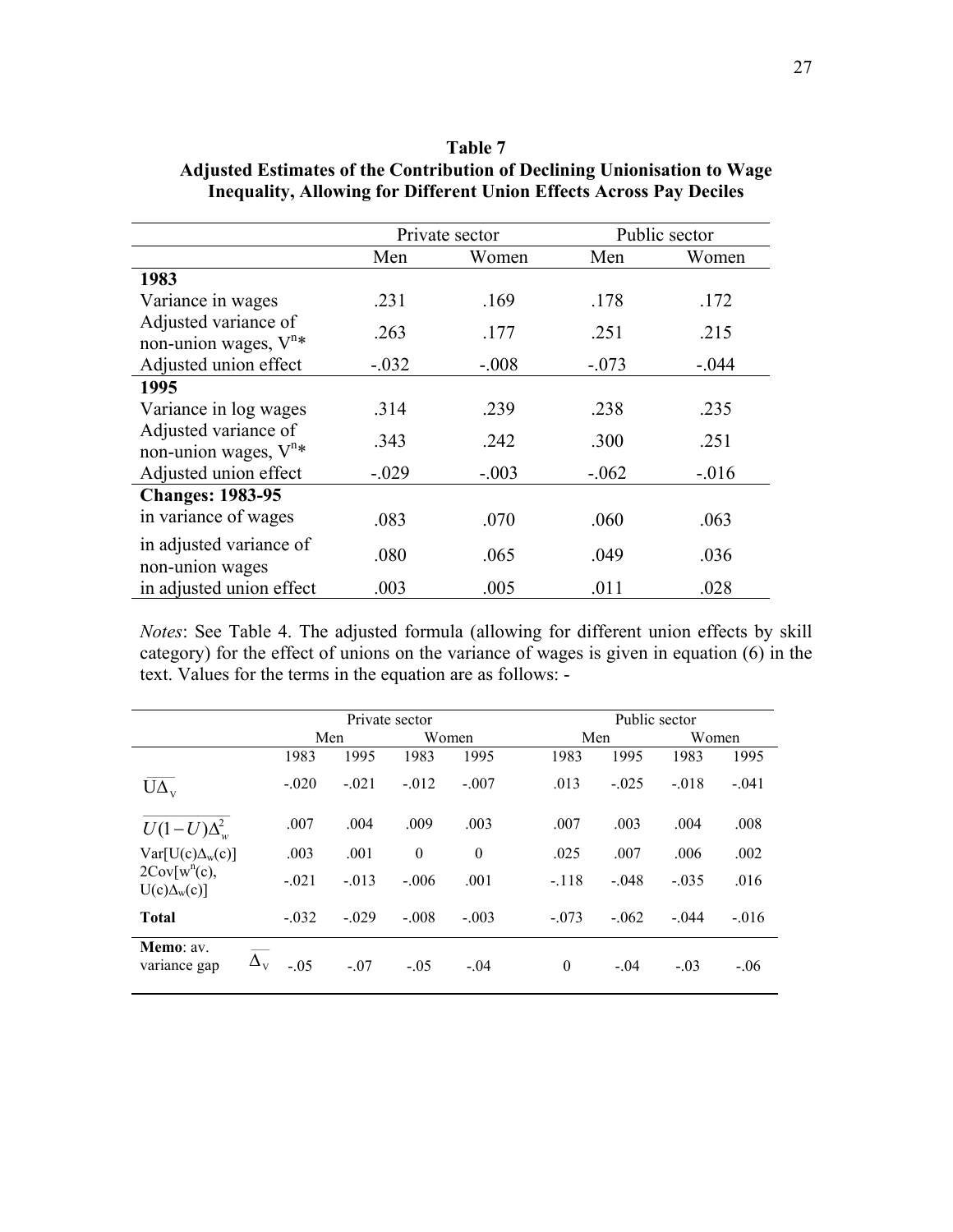| Men              |        |           |         |         | Women          |           |                   |         |  |  |
|------------------|--------|-----------|---------|---------|----------------|-----------|-------------------|---------|--|--|
| 1983             |        |           |         |         |                |           |                   |         |  |  |
| Predicted        | Prop-  | $Log W_N$ | Wage    |         | Variance Prop- | $Log W_N$ | Wage gap Variance |         |  |  |
| earnings         | ortion |           | gap     | gap     | ortion         |           |                   | gap     |  |  |
| decile           | union  |           |         |         | union          |           |                   |         |  |  |
| 1                | 0.22   | 0.99      | 0.38    | $-0.03$ | 0.30           | 0.93      | 0.32              | $-0.11$ |  |  |
| $\overline{2}$   | 0.52   | 1.35      | 0.31    | $-0.01$ | 0.49           | 1.12      | 0.17              | $-0.05$ |  |  |
| 3                | 0.68   | 1.45      | 0.28    | $-0.04$ | 0.42           | 1.13      | 0.20              | $-0.04$ |  |  |
| $\overline{4}$   | 0.66   | 1.57      | 0.17    | $-0.02$ | 0.46           | 1.19      | 0.13              | $-0.03$ |  |  |
| 5                | 0.64   | 1.54      | 0.21    | $-0.02$ | 0.37           | 1.24      | 0.17              | $-0.05$ |  |  |
| $\boldsymbol{6}$ | 0.55   | 1.61      | 0.19    | 0.06    | 0.36           | 1.27      | 0.19              | $-0.07$ |  |  |
| $\boldsymbol{7}$ | 0.60   | 1.71      | 0.08    | $-0.02$ | 0.37           | 1.31      | 0.20              | $-0.11$ |  |  |
| 8                | 0.57   | 1.83      | 0.07    | $-0.05$ | 0.39           | 1.39      | 0.24              | $-0.07$ |  |  |
| 9                | 0.57   | 2.00      | 0.05    | $-0.05$ | 0.38           | 1.46      | 0.30              | 0.01    |  |  |
| 10               | 0.57   | 2.28      | 0.01    | $-0.12$ | 0.59           | 1.79      | 0.18              | $-0.17$ |  |  |
|                  |        |           |         |         |                |           |                   |         |  |  |
| 1995             |        |           |         |         |                |           |                   |         |  |  |
| $\mathbf{1}$     | 0.12   | 1.24      | 0.28    | $-0.06$ | 0.16           | 1.22      | 0.15              | $-0.03$ |  |  |
| $\overline{2}$   | 0.36   | 1.53      | 0.21    | $-0.06$ | 0.23           | 1.31      | 0.14              | $-0.06$ |  |  |
| $\overline{3}$   | 0.34   | 1.72      | 0.09    | $-0.09$ | 0.28           | 1.37      | 0.18              | $-0.04$ |  |  |
| $\overline{4}$   | 0.42   | 1.73      | 0.14    | $-0.10$ | 0.23           | 1.46      | 0.24              | $-0.02$ |  |  |
| 5                | 0.44   | 1.83      | 0.13    | $-0.02$ | 0.28           | 1.54      | 0.17              | $-0.05$ |  |  |
| $\boldsymbol{6}$ | 0.43   | 1.98      | 0.03    | $-0.12$ | 0.27           | 1.57      | 0.18              | $-0.04$ |  |  |
| $\boldsymbol{7}$ | 0.41   | 2.02      | 0.08    | $-0.02$ | 0.26           | 1.66      | 0.18              | $-0.07$ |  |  |
| $8\,$            | 0.36   | 2.14      | 0.05    | $-0.12$ | 0.28           | 1.73      | 0.30              | $-0.04$ |  |  |
| 9                | 0.39   | 2.42      | $-0.05$ | $-0.05$ | 0.57           | 1.85      | 0.33              | $-0.11$ |  |  |
| 10               | 0.48   | 2.54      | 0.03    | $-0.18$ | 0.51           | 2.21      | 0.13              | $-0.14$ |  |  |

**Appendix Table Union Membership Rates and Union Wage Effects by Pay Decile** 

*Notes:* Predicted earnings decile is based on a prediction equation for the non-union sector, using an equation with years of education, experience, experience squared and cubed, dummies for marital status, non-white and 5 regions, and interaction of 5 levels of education with education and linear and quadratic experience. The wage gap is the difference between the log of hourly earnings between union and non-union workers for the given decile. The variance gap is the difference in the variance of log earnings between union and non-union workers for the given decile.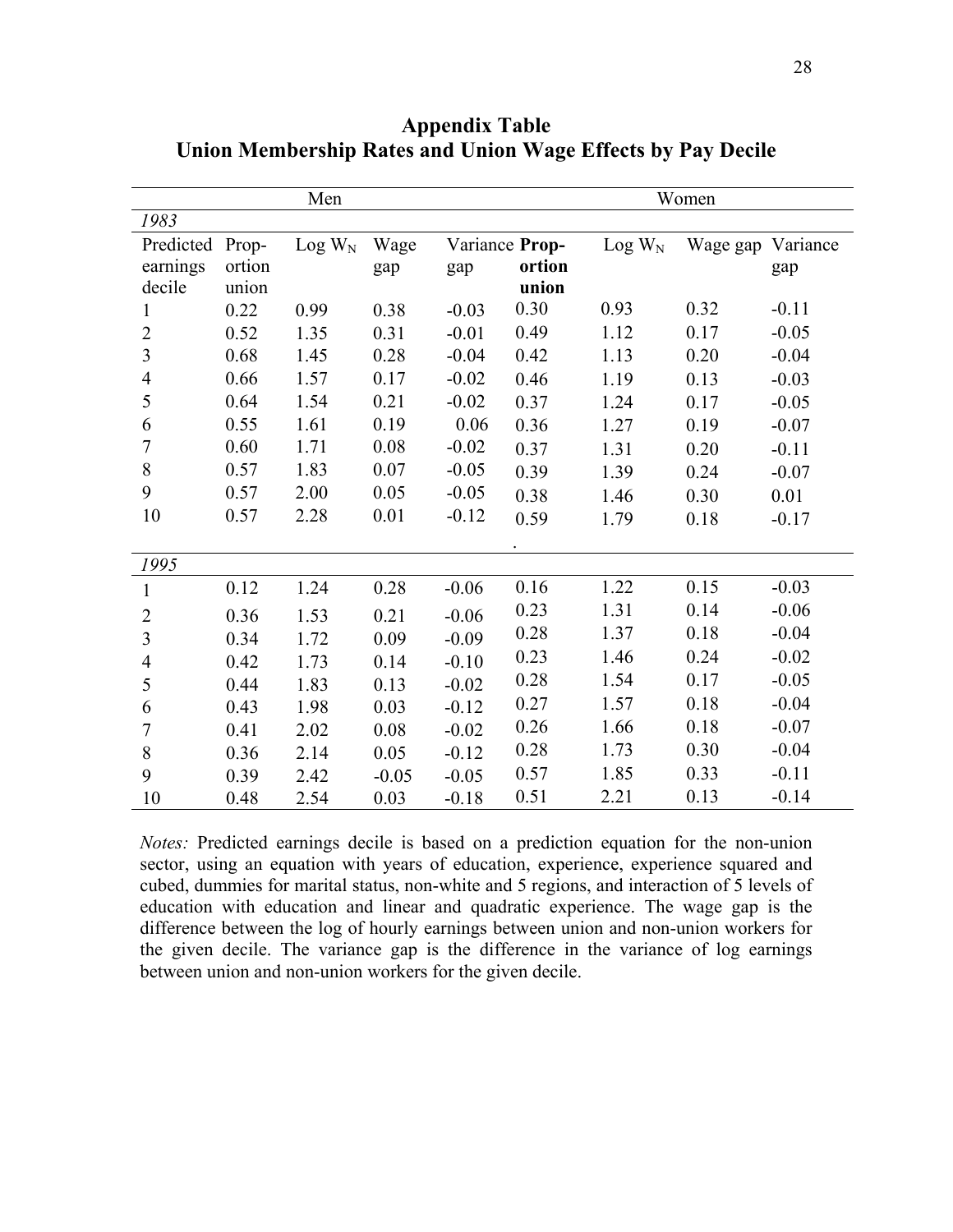#### **References**

Bell, Brian and Michael Pitt (1998), 'Trade Union Decline and Distribution of Wages in the UK: Evidence from Kernel Density Estimation', *Oxford Bulletin of Economics and Statistics*, 60 (4), November: 509-28.

Brook, Keith (2002), 'Trade Union Membership: An Analysis of Data from the Autumn 2001 LFS', *Labour Market Trends*, 110(7), July: 343-54.

Card, David (2001), 'The Effect of Unions on Wage Inequality in the U.S. Labor Market', *Industrial and Labor Relations Review*, 54 (2) January, 296-315.

Freeman, Richard (1980), 'Unionism and the Dispersion of Wages', *Industrial and Labor Relations Review*, 34 (1), October, 3-23.

Card, David, Thomas Lemieux, and W. Craig Riddell (2003), 'Unions and the Wage Structure', in John T. Addison and Claus Schnabel (eds.), *International Handbook of Trade Unions*. Cheltenham: Edward Elgar, pp 246-92.

Freeman, Richard (1991), 'How Much Has De-Unionisation Contributed to the Rise in Male Wage Inequality?' NBER Working Paper No. 3826. Cambridge, Mass.: National Bureau of Economic Research.

Gosling, Amanda and Thomas Lemieux (2001), 'Labor Market Reforms and Changes in Wage Inequality in the United Kingdom and the United States', NBER Working Paper No. 8413, Cambridge, Mass.: National Bureau of Economic Research.

Gosling, Amanda, Stephen Machin, and Costas Meghir (2000), 'The Changing Distribution of Male Wages in the U.K.', *Review of Economic Studies*, 67 (4) 635-66.

Derek Leslie and Yonghao Pu (1996), 'What Caused Rising Earnings Inequality in Britain? Evidence from Time Series, 1970-1993', *British Journal of Industrial Relations*, 34 (1), March: 111-30.

Machin, Stephen (1997), 'The Decline of Labour Market Institutions and the Rise in Wage Inequality in Britain', *European Economic Review*, 41 (3-5) April, 647-57.

Schmitt, John (1995), 'The Changing Structure of Male Earnings in Britain, 1974-1988', in Richard B. Freeman and Lawrence F. Katz (eds.), *Differences and Changes in Wage Structures*, Chicago, Ill.: University of Chicago Press, pp. 177-204.